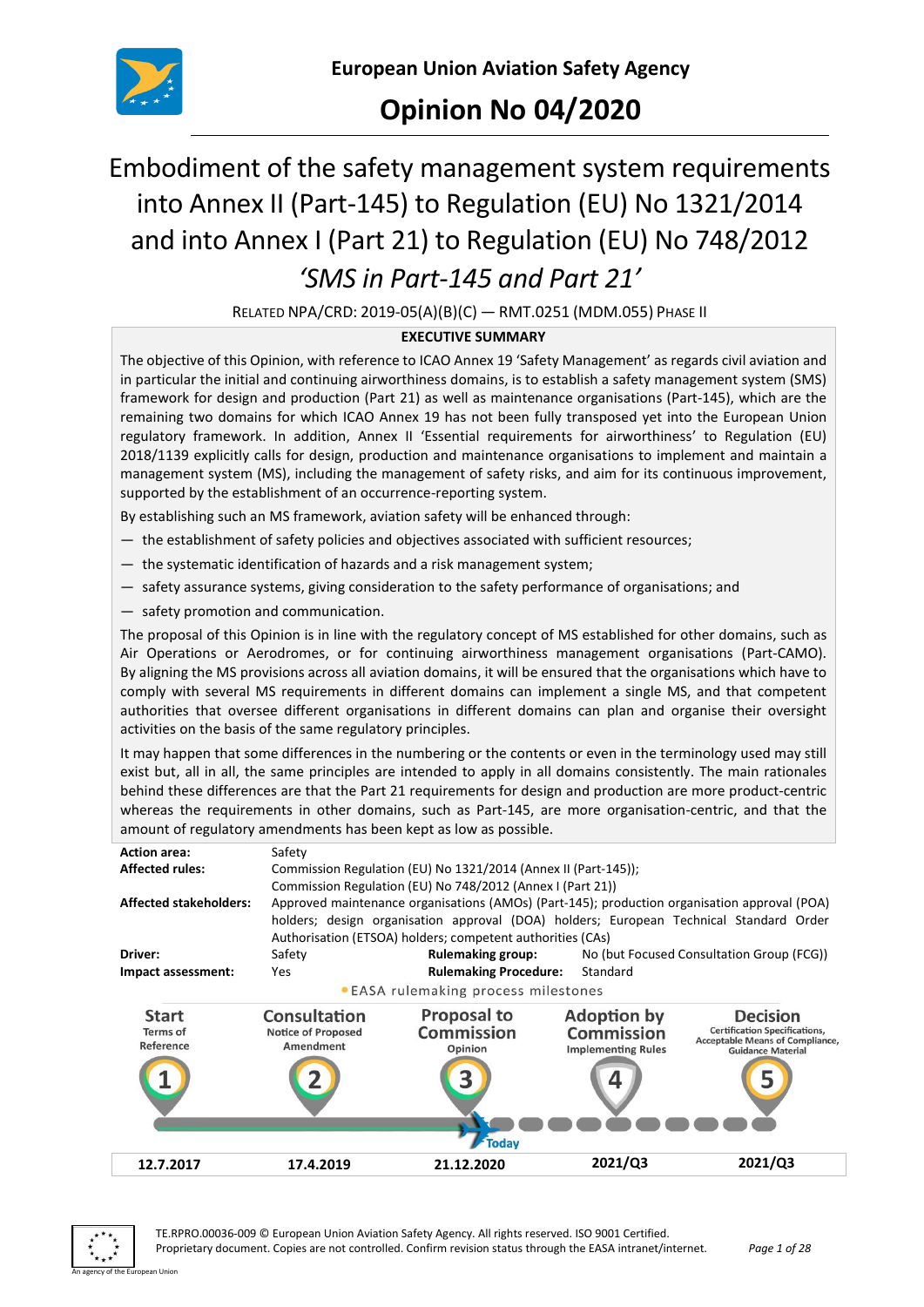# **Table of contents**

| 1. |      |                                                                                     |
|----|------|-------------------------------------------------------------------------------------|
|    | 1.1. |                                                                                     |
|    | 1.2. |                                                                                     |
| 2. |      |                                                                                     |
|    | 2.1. |                                                                                     |
|    | 2.2. |                                                                                     |
|    | 2.3. |                                                                                     |
|    | 2.4. |                                                                                     |
|    | 2.5. |                                                                                     |
|    | 2.6. |                                                                                     |
| 3. |      |                                                                                     |
|    | 3.1. |                                                                                     |
|    | 3.2. |                                                                                     |
|    | 3.3. |                                                                                     |
| 4. |      |                                                                                     |
| 5. |      |                                                                                     |
|    | 5.1. | Appendix II - Summary of the proposed amendments to Regulation (EU) No 1321/2014 18 |
|    | 5.2. | Appendix II — Detailed summary of the proposed amendments to Part-21  24            |

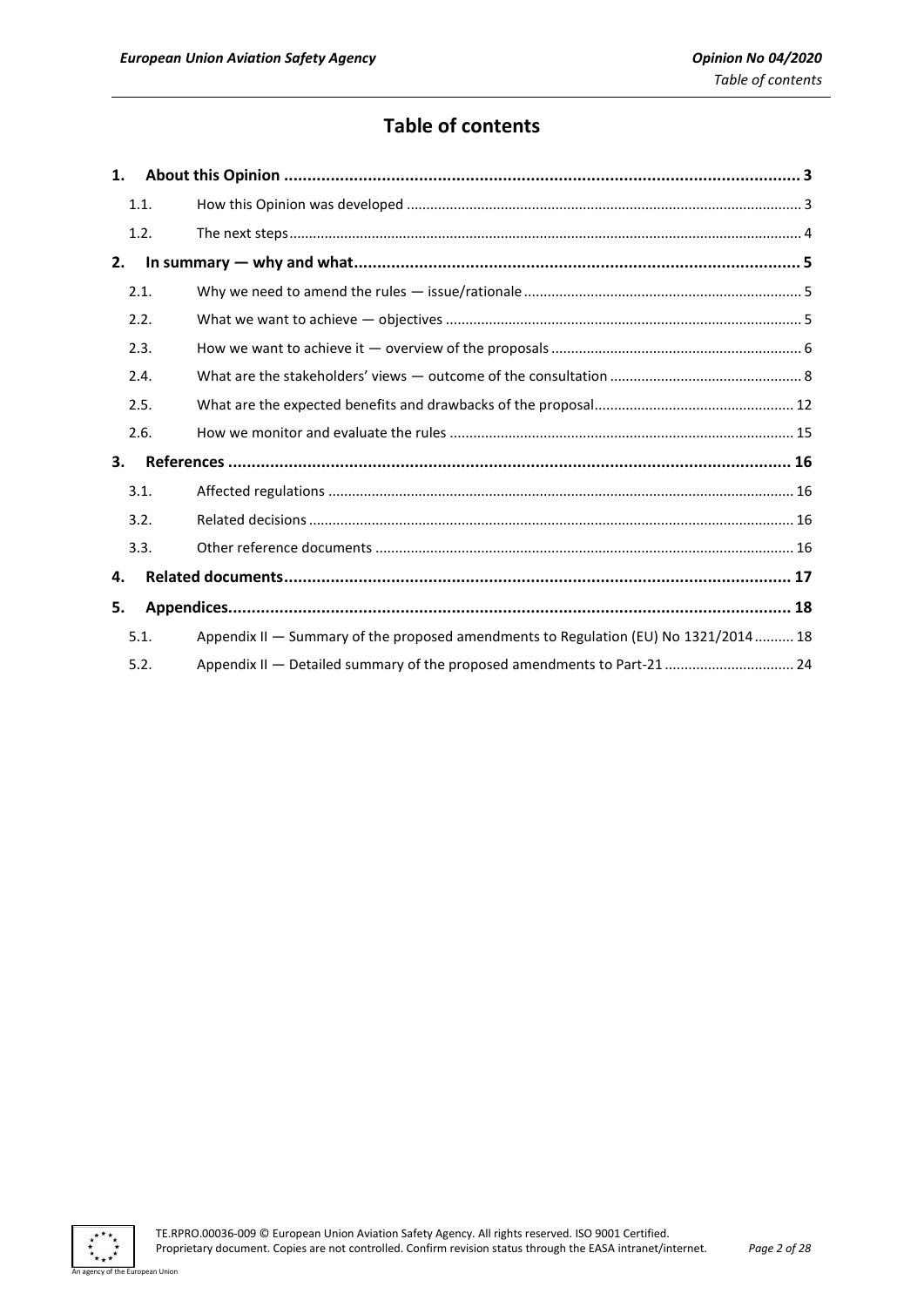# <span id="page-2-0"></span>**1. About this Opinion**

## <span id="page-2-1"></span>**1.1. How this Opinion was developed**

The European Union Aviation Safety Agency (EASA) developed this Opinion in line with Regulation (EU)  $2018/1139<sup>1</sup>$  ('Basic Regulation') and the Rulemaking Procedure<sup>2</sup>.

This rulemaking activity is included in the European Plan for Aviation Safety (EPAS) for 2020–2024<sup>3</sup> under rulemaking task (RMT).0251 Phase II. The scope and timescales of the task were defined in the related Term of Reference<sup>4</sup>.

For the preparation of the related regulatory impact assessment (RIA) for RMT.0251 Phase II, EASA conducted a survey which was addressed to competent authorities and industry. The aim of the survey was to gather evidence to support the impact assessment and applicability of the safety management system (SMS), and to identify the cases where proportionality is needed, as well as to collect data on potential impacts, difficulties/challenges and opportunities as regards the implementation of SMS. The input provided by the respondents supported the analysis of the problem definition and the analysis of the options. The survey was launched from 21 December 2017 until 15 February 2018, and specific SMS data was collected related to the domains of design, production and maintenance. 293 organisations (285 organisations with a single or multiple approval(s) and 8 associations/individual representatives) as well as 11 competent authorities responded to the survey. The organisations that held multiple approvals at the time were invited to provide a consolidated response, representing all parts of the organisation that hold multiple approvals. Further details on the outcome of the survey are presented in [Section](#page-10-0) 2.5.

Following the survey, a Focus Consultation Group (FCG) was established that comprised subjectmatter experts from industry and national aviation authorities (NAAs) who were asked to provide advice to EASA on the preparation of the related notice of proposed amendment (NPA 2015-09 (A)(B)(C) 'Embodiment of safety management system (SMS) requirements into Part-145 and Part 21' 5 ) as well as on the preparation of the proposed amendments that are presented in this Opinion.

All interested parties were consulted through NPA 2019-05(A)(B)(C)<sup>6</sup> from 17 April to 6 September 2019.

2 651 comments were received from interested parties, including industry, NAAs, and social partners. Some additional comments were received after the deadline but were taken into consideration.

<sup>6</sup> In accordance with Article 115 of Regulation (EU) 2018/1139, and Articles 6(3) and 7 of the Rulemaking Procedure.



Regulation (EU) 2018/1139 of the European Parliament and of the Council of 4 July 2018 on common rules in the field of civil aviation and establishing a European Union Aviation Safety Agency, and amending Regulations (EC) No 2111/2005, (EC) No 1008/2008, (EU) No 996/2010, (EU) No 376/2014 and Directives 2014/30/EU and 2014/53/EU of the European Parliament and of the Council, and repealing Regulations (EC) No 552/2004 and (EC) No 216/2008 of the European Parliament and of the Council and Council Regulation (EEC) No 3922/91 (OJ L 212, 22.8.2018, p. 1) [\(https://eur-lex.europa.eu/legal-content/EN/TXT/?qid=1535612134845&uri=CELEX:32018R1139\)](https://eur-lex.europa.eu/legal-content/EN/TXT/?qid=1535612134845&uri=CELEX:32018R1139).

<sup>2</sup> EASA is bound to follow a structured rulemaking process as required by Article 115(1) of Regulation (EU) 2018/1139. Such a process has been adopted by the EASA Management Board (MB) and is referred to as the 'Rulemaking Procedure'. See MB Decision No 18-2015 of 15 December 2015 replacing Decision 01/2012 concerning the procedure to be applied by EASA for the issuing of opinions, certification specifications and guidance material [\(http://www.easa.europa.eu/the-agency/management-board/decisions/easa-mb-decision-18-2015](http://www.easa.europa.eu/the-agency/management-board/decisions/easa-mb-decision-18-2015-rulemaking-procedure) [rulemaking-procedure\).](http://www.easa.europa.eu/the-agency/management-board/decisions/easa-mb-decision-18-2015-rulemaking-procedure)

<sup>3</sup> <https://www.easa.europa.eu/document-library/general-publications/european-plan-aviation-safety-2020-2024>

<sup>4</sup> ToR RMT.0251(b) (MDM.055-MDM.060) Issue 1 [\(https://www.easa.europa.eu/document-library/terms-of-reference-and-group](https://www.easa.europa.eu/document-library/terms-of-reference-and-group-compositions/tor-rmt0251b-mdm055-mdm060)[compositions/tor-rmt0251b-mdm055-mdm060\).](https://www.easa.europa.eu/document-library/terms-of-reference-and-group-compositions/tor-rmt0251b-mdm055-mdm060)

<sup>5</sup> <https://www.easa.europa.eu/document-library/notices-of-proposed-amendment/npa-2019-05>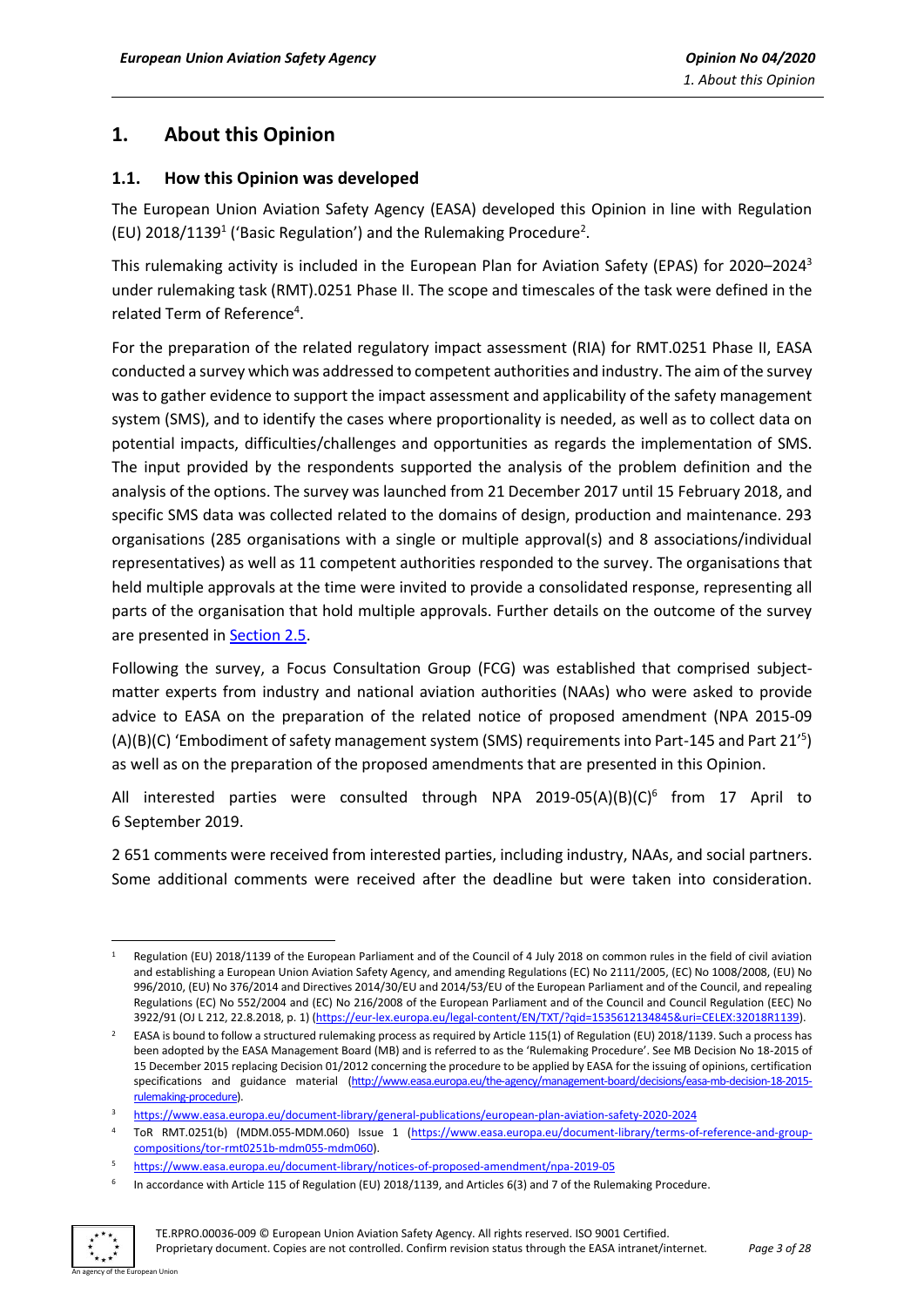A great number of comments were duplicated either for Part 21 or Part-145, or sometimes for both domains.

EASA has addressed and responded to the comments received on the NPA. It reviewed the comments received with the support of the FCG through meetings and further consultation conducted per email. The comments received and EASA's responses to them are presented in Comment-Response Document (CRD) 2019-05<sup>7</sup>. They are limited to the comments received on the proposed amendments to the implementing rules (IRs). EASA, with the support and expert advice from the FCG, will continue the work on the comments on the proposal for the related acceptable means of compliance (AMC) and guidance material (GM) — this means that in the course of 2021, a second CRD will be issued, focusing on the AMC and GM for the preparation of the Decision that will issue the AMC and GM to the IRs.

## <span id="page-3-0"></span>**1.2. The next steps**

This Opinion contains the proposed amendments to Commission Regulations (EU) No 1321/2014 (Annex II (Part-145) as well as Annex I (Part-M) for alignment purposes and correction of errors) and No 748/2012 (Annex I (Part 21)) as well as their potential impacts. It is submitted to the European Commission, which will use it as a technical basis in order to prepare EU regulations.

The Decision that contains the related acceptable means of compliance (AMC) and guidance material (GM) will be published by EASA when the related regulations are adopted by the European Commission.

<sup>7</sup> <http://easa.europa.eu/document-library/comment-response-documents>

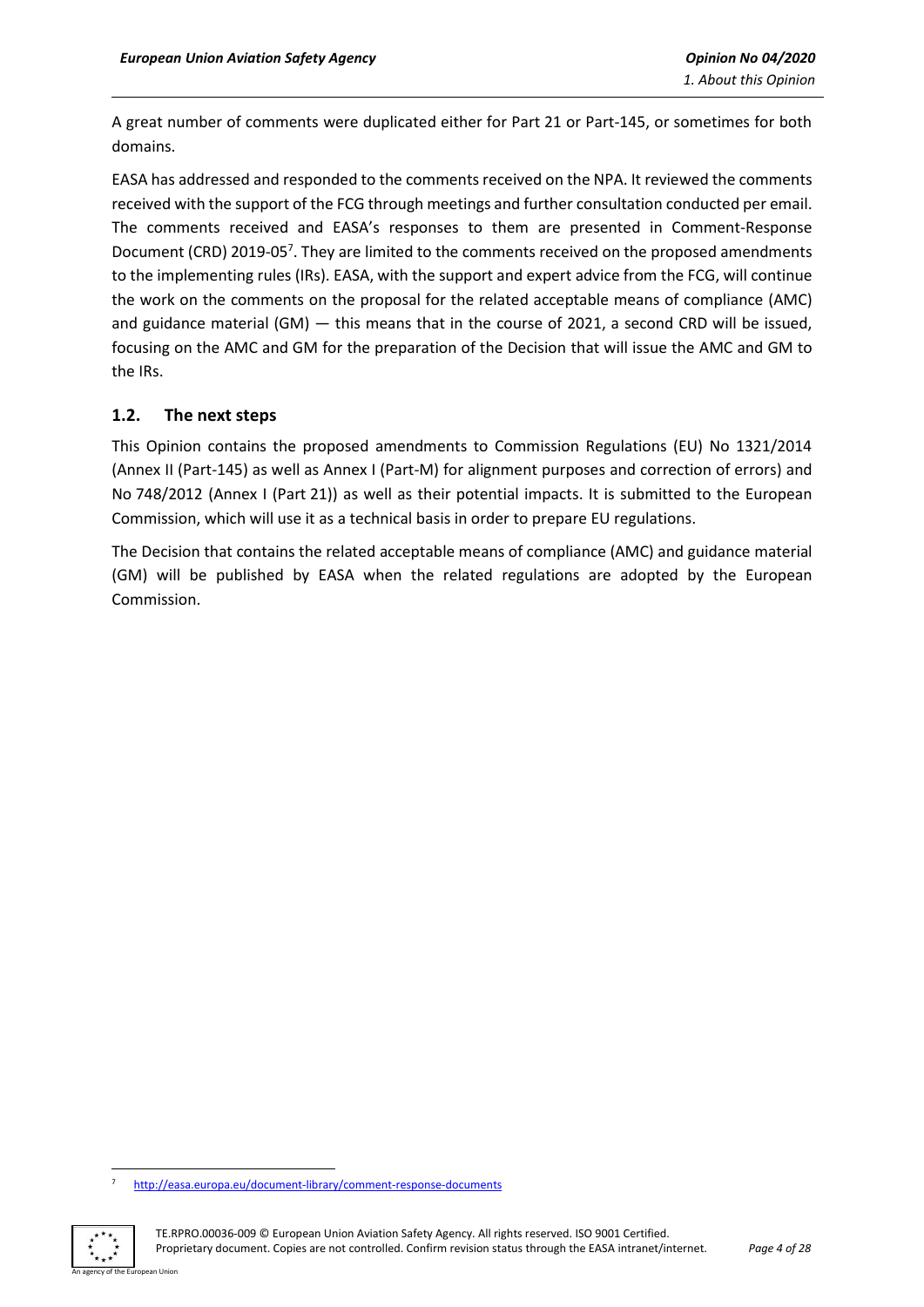# <span id="page-4-0"></span>**2. In summary — why and what**

## <span id="page-4-1"></span>**2.1. Why we need to amend the rules — issue/rationale**

In July 2013, ICAO published the first edition of Annex 19 'Safety Management' (referred to as 'ICAO Annex 19'). Later, in July 2016, ICAO published the second edition. According to ICAO Annex 19, the use of a safety management system (SMS) is foreseen for maintenance, design and production organisations.

For design and production organisations, the existing legal Part 21 framework in the European Union (EU) already includes organisational requirements that cover some safety management aspects, but the safety management Standards and Recommended Practices (SARPs), which stem from ICAO Annex 19, are not fully transposed into the EU regulatory framework for these organisations.

For maintenance organisations, the decision had already been taken to limit the introduction of SMS to Part-145 organisations. According to Commission Regulation (EU) No 1321/2014, as last amended by Commission Implementing Regulation (EU) 2019/1383<sup>8</sup>, no SMS is required in Part-CAO, which addresses general aviation (GA) continuing airworthiness activities. Only a Part-145-approved organisation can maintain aircraft operated by licensed air carriers and complex motor-powered aircraft (CMPA), in line with ICAO Annex 19 (SMS required for organisations that maintain aircraft engaged in international commercial air transport).

Design, production and maintenance are the only domains within the scope of the EASA Basic Regulation for which ICAO Annex 19 has not been fully transposed yet. Annex II to Regulation (EU) 2018/1139 explicitly calls for design, production and maintenance organisations to implement and maintain a management system, including the management of safety risks, and aiming at a continuous safety improvement supported by the establishment of an occurrence-reporting system.

## <span id="page-4-2"></span>**2.2. What we want to achieve — objectives**

The overall objectives of the EASA system are defined in Article 1 of the Basic Regulation. This proposal will contribute to the achievement of the overall objectives by addressing the issues outlined in [Section 2.1.](#page-4-1)

The specific objectives of this proposal are to:

- further improve the level of safety of civil aviation by introducing requirements for the establishment and maintenance of a management system;
- support the mutual acceptance of approvals issued under Part-145 and Part 21;
- foster the principles of safety management;
- streamline the procedures for oversight and enforcement, and increase the efficiency of the management system requirements for competent authorities;
- aim for the continuous safety improvement supported by the establishment of an occurrencereporting system; and

<sup>8</sup> Commission Implementing Regulation (EU) 2019/1383 of 8 July 2019 amending and correcting Regulation (EU) No 1321/2014 as regards safety management systems in continuing airworthiness management organisations and alleviations for general aviation aircraft concerning maintenance and continuing airworthiness management (OJ L 228, 4.9.2019, p. 1) [\(https://www.easa.europa.eu/document](https://www.easa.europa.eu/document-library/regulations/commission-implementing-regulation-eu-20191383)[library/regulations/commission-implementing-regulation-eu-20191383\)](https://www.easa.europa.eu/document-library/regulations/commission-implementing-regulation-eu-20191383).

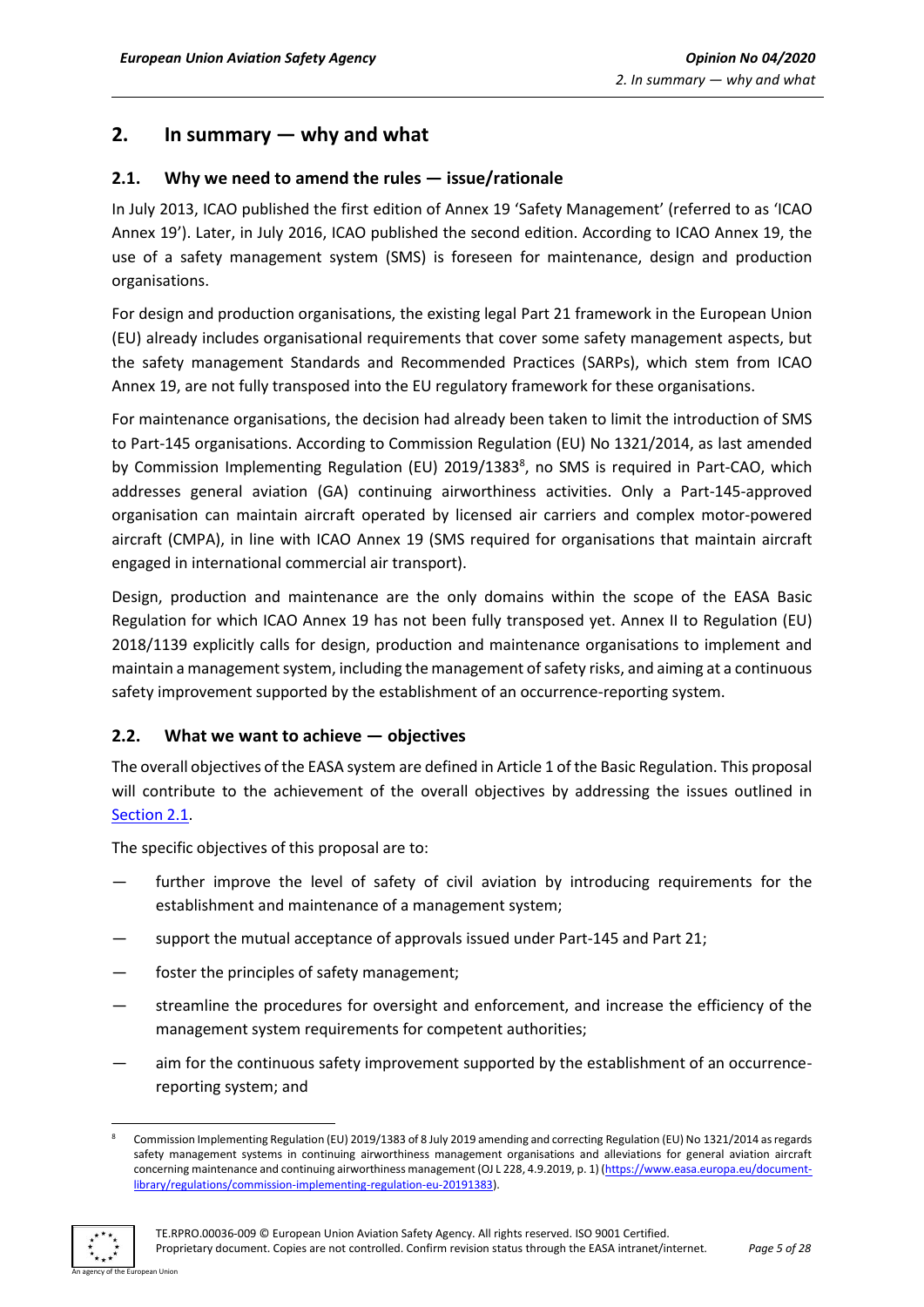— support the implementation of the European Plan for Aviation Safety (EPAS) for 2020–2024, notably its Chapter 5.2 (e.g. systemic safety enablers, safety management), as a strategic priority.

#### <span id="page-5-0"></span>**2.3. How we want to achieve it — overview of the proposals**

#### **Part-145**

The majority of the amendments proposed in this Opinion are based on the introduction of SMS into the continuing airworthiness management organisation requirements (Part-CAMO), as adopted by Commission Implementing Regulation (EU) 2019/1383, which are themselves based on the management system requirements of Subparts 'GEN' of the Authority and Organisation Requirements (AR/OR) that have been adopted with the Aircrew<sup>9</sup> and the Air Operations<sup>10</sup> Regulations respectively.

The proposed amendments of this Opinion thus support the alignment with the SMS requirements of Commission Regulation (EU) No 965/2014, notably in the case of multiple approvals if the air operator also holds a Part-CAMO and a Part-145 approval. To be more precise, the SMS elements proposed to be introduced in Part-145 follow the approach used in the other domains, through the introduction of a management system, as required by the Basic Regulation. For example, point 145.A.200 'Management system' is introduced in Part-145 incorporating the existing quality system of point 145.A.65 with the ICAO SMS into a comprehensive management system. The draft resulting text is similar to that of point ORO.GEN.200 'Management system' of Annex III (Part-ORO) to Commission Regulation (EU) No 965/2014.

This overall approach applies for both the organisation requirements and the competent authority requirements.

Furthermore, the occurrence-reporting requirements have been aligned with Regulation (EU) No 376/2014<sup>11</sup> following the output of rulemaking task RMT.0681 'Alignment with Regulation (EU) No 376/2014', and the occurrence-reporting system forms part of the management system introduced by this Opinion.

Differences with Part-CAMO can be found in this Opinion due to the domain-specific requirements and the fact that the existing numbering scheme has been kept. Some minor improvements to the Part-CAMO text have also been proposed, mainly for clarity reasons or thanks to valuable comments received during the consultation phase. These amendments though do not change the common SMS principles. Several Part-145 points have been also amended to highlight certain risks related to maintenance activities (e.g. external working teams in point 145.A.47). An explicit reference to take into account the threat of fatigue has been added to the existing consideration of human performance

<sup>&</sup>lt;sup>11</sup> Regulation (EU) No 376/2014 of the European Parliament and of the Council of 3 April 2014 on the reporting, analysis and follow-up of occurrences in civil aviation, amending Regulation (EU) No 996/2010 of the European Parliament and of the Council and repealing Directive 2003/42/EC of the European Parliament and of the Council and Commission Regulations (EC) No 1321/2007 and (EC) No 1330/2007 (OJ L 122, 24.4.2014, p. 18) [\(https://eur-lex.europa.eu/legal-content/EN/TXT/?qid=1598627832107&uri=CELEX:32014R0376\)](https://eur-lex.europa.eu/legal-content/EN/TXT/?qid=1598627832107&uri=CELEX:32014R0376).



<sup>9</sup> Commission Regulation (EU) No 290/2012 of 30 March 2012 amending Regulation (EU) No 1178/2011 laying down technical requirements and administrative procedures related to civil aviation aircrew pursuant to Regulation (EC) No 216/2008 of the European Parliament and of the Council (OJ L 100, 5.4.2012, p. 1) [\(https://eur-lex.europa.eu/legal-content/EN/TXT/?qid=1598623517297&uri=CELEX:32012R0290\).](https://eur-lex.europa.eu/legal-content/EN/TXT/?qid=1598623517297&uri=CELEX:32012R0290)

<sup>10</sup> Commission Regulation (EU) No 965/2012 of 5 October 2012 laying down technical requirements and administrative procedures related to air operations pursuant to Regulation (EC) No 216/2008 of the European Parliament and of the Council (OJ L 296, 25.10.2012, p. 1) [\(https://eur-lex.europa.eu/legal-content/EN/TXT/?qid=1598623612580&uri=CELEX:32012R0965\)](https://eur-lex.europa.eu/legal-content/EN/TXT/?qid=1598623612580&uri=CELEX:32012R0965).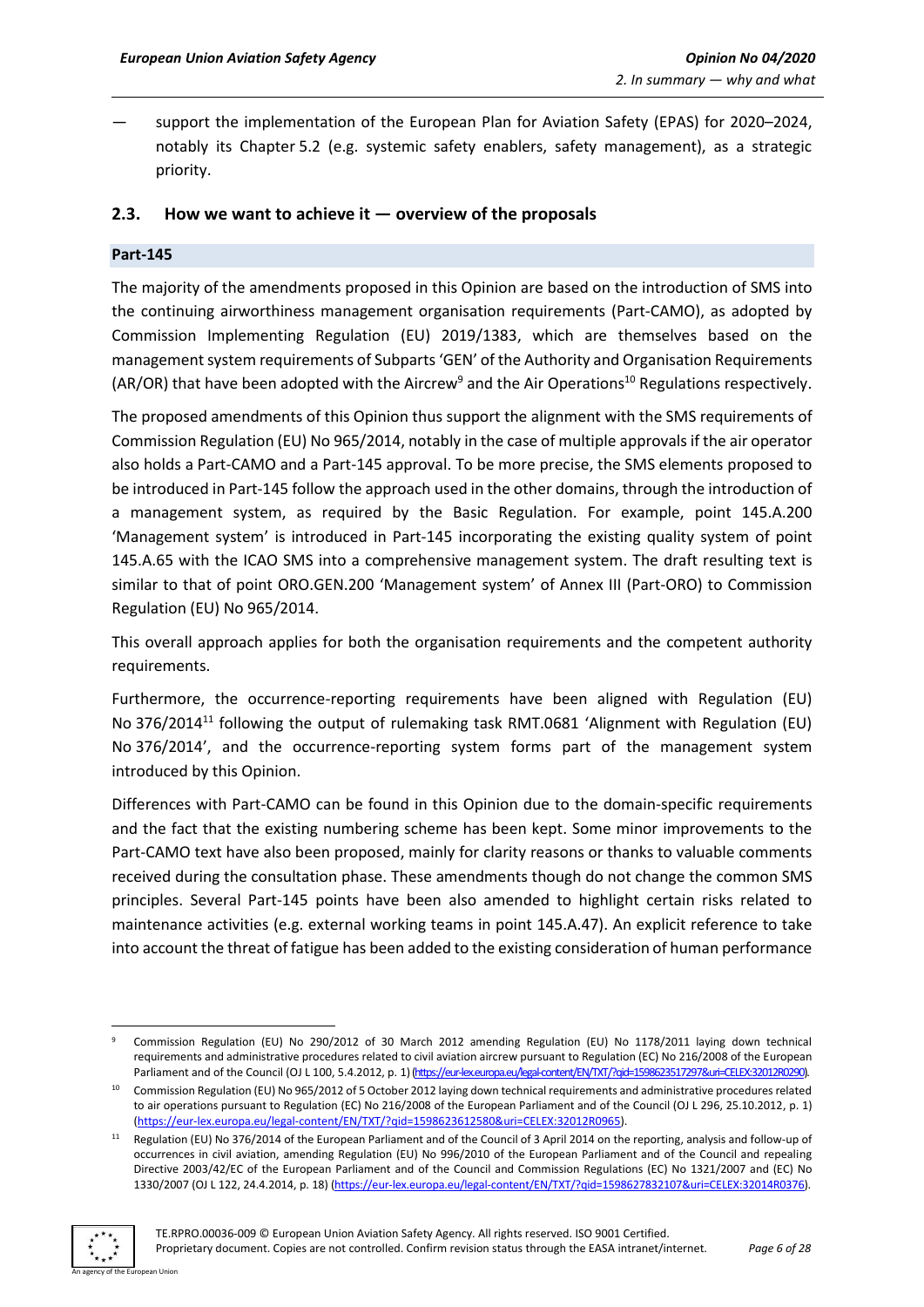limitations when developing the production planning, following the publication of a number of safety recommendations stemming from investigation reports of serious incidents or accidents<sup>12</sup>.

Further details about the proposed amendments to Part-145 can be found in [Appendix I](#page-17-1) of this Opinion.

#### **Part 21**

As for Part-145, the requirements proposed in this Opinion for Part 21 are based on the safety system requirements adopted for Air Operations, Aircrew and CAMOs, thus promoting common safety management principles throughout all the domains that are within the scope of the Basic Regulation.

In comparison to Part-145 and other domains, the approach for Part 21 was though slightly different although the regulatory intent is to fully match the principles of the management system requirements. This difference is due to the fact that the requirements of Part 21 Section A are productcentric rather than organisation-centric. Organisation approvals required by Part 21 are an integrated element of the product approval. For example, a design organisation has to demonstrate its design capability as a condition to submit an application for the type certification of a new product. This design capability may be demonstrated through the existence of a design organisation approval. The organisation requirements in Subpart J (DOA), therefore, aim to ensure that processes are in place that allow the organisation to design a safe product. The proposed safety management system requirements, therefore, complement the quality (management) system and the design assurance system, which are specific, integral parts of the production and design system (see points 21.A.139 and 21.A.239). In addition, Part 21 already contains detailed organisation requirements for approved production and design organisations that are considered to fully transpose some of the Standards and Recommended Practices (SARPs) of ICAO Annex 19 — namely, the concepts of hazard identification, risk management and mitigation, as well as occurrence reporting, are already contained in the requirements associated with the design and production of products and parts.

When relevant, the 12 ICAO elements of an SMS applicable to an organisation have been, therefore, added in point 21.A.139 (today, the 'quality system' for production organisations) and in point 21.A.239 (today, the 'design assurance system' for design organisations). By doing so, the existing IR structure for Section A remains unchanged. However, the combination of the SMS requirements with the 'quality system' for production organisations and the 'design assurance system' for design organisations respectively is renamed 'management system' in line with the principles of the Basic Regulation (refer to its Annex II, Section 3).

This approach of introducing the SMS requirements into Section A of Part 21 is thus a bit different from the proposed Part-145 requirements and the requirements that exist in the other domains for the organisation requirements. However, for Section B of Part 21, the competent authority requirements are fully aligned with those proposed for Part-145 Section B and the authority requirements in the other domains, promoting an integrated authority management system common to all domains and fostering streamlined procedures.

Refer t[o NPA 2019-05 \(A\),](https://www.easa.europa.eu/sites/default/files/dfu/NPA%202019-05%20%28A%29.pdf) Section 4.1.3 'Safety risk assessment', where reference is made to Safety Recommendations SR UNKG-2015-001 and SR UNKG-2011-018.

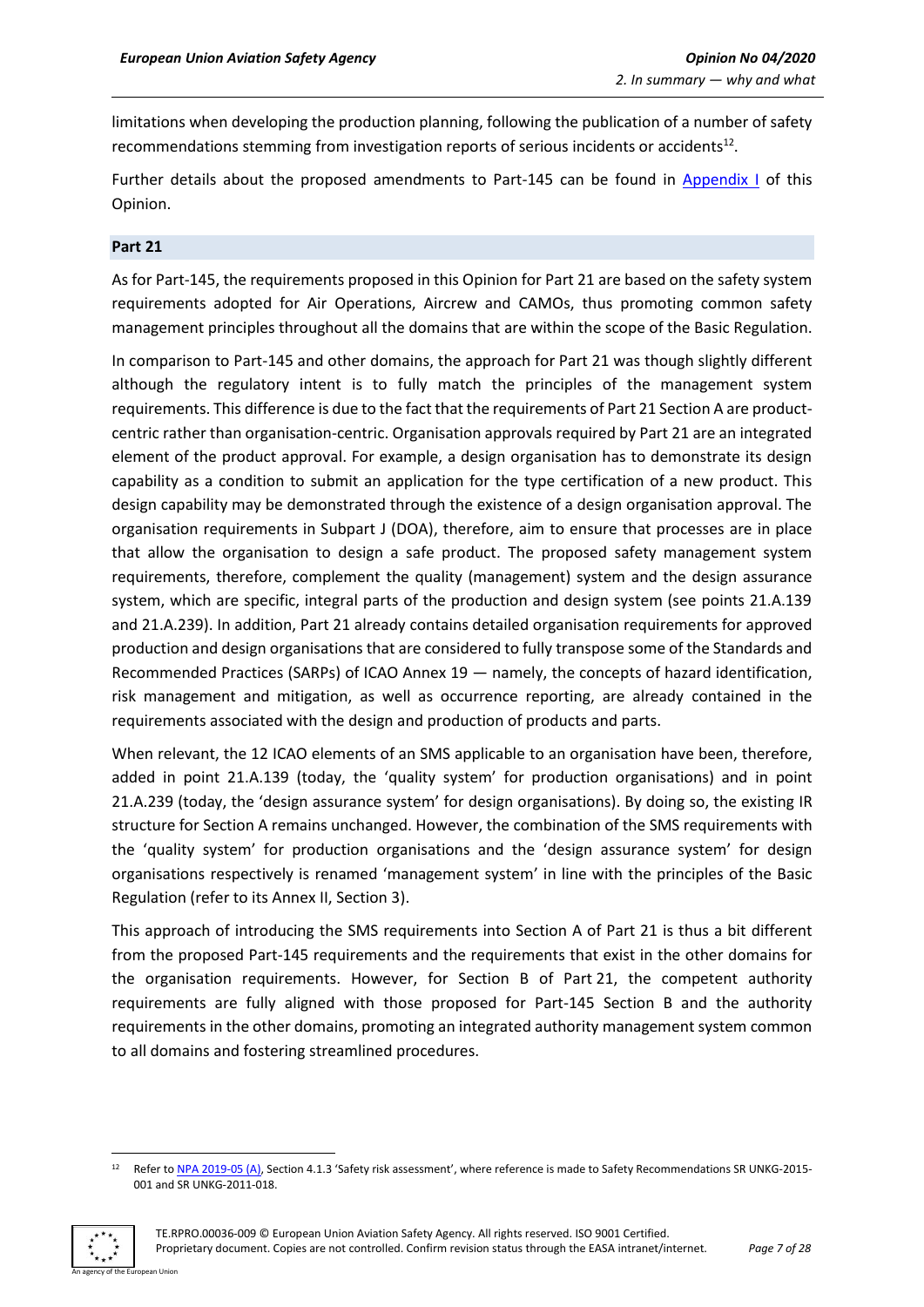The alignment of the occurrence-reporting system with Regulation (EU) No 376/2014 has been also considered to be notably consistent with ICAO Annex 19, Chapter 5 and its Appendix III, and with the Basic Regulation.

Following the provisions of the Basic Regulation, the proposed amendments to Part 21 were split into two acts amending Regulation (EU) No 748/2012:

- an implementing act that includes the requirements for the authority when the competence is assigned to the Member State, according to Article 62 of the Basic Regulation; and
- a delegated act that includes the requirements for the applicant and for the authority when the competence is exclusively within the EU, according to Articles 19 and 62 of the Basic Regulation.

Finally, as mentioned above for Part-145, some differences may exist due to regulatory constraints, the numbering scheme applied to the draft regulations, and the specific requirements of Commission Regulation (EU) No 748/2012, notably the terminology that is specific to 'design and production'. Some minor improvements to the Part-CAMO text have also been proposed, mainly for clarity reasons and also thanks to the comments received during the public consultation phase of this project. These amendments should do not change the overall SMS principles and the regulatory intent of the requirements.

Further details about the proposed amendments to Part 21 can be found i[n Appendix II](#page-22-0) to this Opinion.

## <span id="page-7-0"></span>**2.4. What are the stakeholders' views — outcome of the consultation**

This Opinion addresses approved maintenance organisations (AMOs — Part-145), approved production organisations (POA holders — Part 21 Subpart G), approved design organisations (DOA holders — Part 21 Subpart J), European Technical Standard Order Authorisations holders (ETSOA holders — Part 21 Subpart O), and competent authorities.

In total, around 2 800 comments were received during the consultation phase. A great number of comments were duplicated (refer to the related CRD 2019-05(A)(B)(C) for more details); not counting the duplicates, approximately 1 500 comments were received on the proposed amendments and on the proposed AMC and GM.

Very few comments were received on the SMS applicability to Part 21 and Part-145. Some respondents, mainly from the United States of America (where SMS is currently applicable only on a voluntary basis), would have liked to see SMS not mandatory at all and are concerned about its impact on bilateral agreements. Since the development of these SMS rules by EASA, the FAA now plans to also make SMS mandatory for Part 21 and Part-145 organisations.

A few respondents would have liked to see the SMS requirements also mandatory to subcontractors, even if they are not approved. This approach was found impractical as no enforcement and oversight provisions are legally available. Besides, subcontracted organisations work under the management system of subcontracting organisations.

The concept of proportionality was fully supported. As regards maintenance, SMS is only applicable for Part-145 organisations and not for Part-CAO maintenance organisations. As regards Part 21, the proposed non-applicability of SMS to non-approved organisations that are responsible for the design and production of products was well received although ICAO Annex 19 does not differentiate between 'approved' and 'non-approved' organisations. The extension of the SMS applicability to all

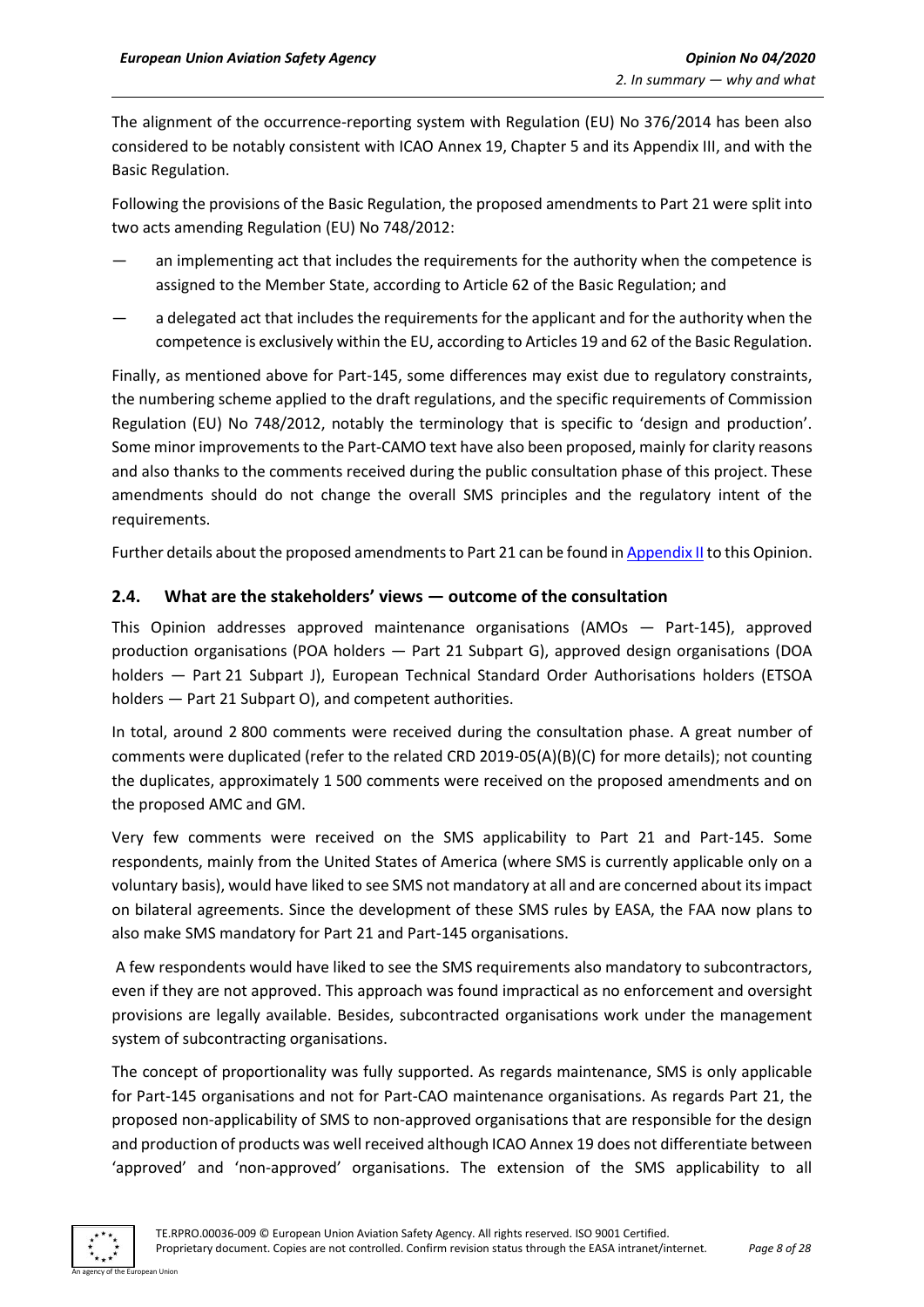organisations that design or produce aircraft, engines or propellers, as well as parts under an ETSOA, for which Part 21 currently requires an approval (i.e. DOAs or POAs), was well accepted although it goes beyond Annex 19 for parts.

One competent authority recommended the new IR to apply the same applicability and transition principles with Part-CAMO, i.e. applicability 6 months after the date of entry into force and a transition period (for the closure of findings on IR novelties) of 18 months. This issue will be reviewed by the European Commission with the EU Member States during the adoption procedure of the proposed IRs, but as regards this Opinion, taking into account the experience gained with Part-CAMO and the consequences of the COVID-19 pandemic, EASA proposes the following:

- applicability of the amending regulation: 1 year after the date of entry into force;
- a period of 2 years after the applicability date, during which the time given to close findings on the novelties introduced by the amending regulation, is extended until the end of the 2-year period.

As it was anticipated, the NPA triggered a significant number of comments due to the principle of harmonisation between Part 21 and Part-145, which was an unprecedented approach in terms of rulemaking.

The impact of the proposed amendments was certainly higher for Part 21 due to its product-centric nature and the fully rewritten requirements for competent authorities (i.e. Section B). A number of respondents would have liked to see Part 21 'untouched'. Conversely, some other respondents, mainly those that have a background in Part-145, would have preferred a higher level of consistency between the Part 21 and the Part-145 requirements, notably a more harmonised approach for the Part 21 organisation's management system fully integrating the SMS with compliance monitoring like in Part-145 (see explanations in [Section 2.3\)](#page-5-0). However, rewording and fully renumbering Part 21 to match Part-CAMO and the Air Operations management system requirements would have generated a high volume of amendments to the documentation to be produced by the applicants, with a very limited safety benefit and the risk to confuse an unprepared Part 21 community. Therefore, EASA did not consider it appropriate in terms of timing.

As a general approach, these principles of harmonisation were applied during the review of the comments for the sake of alignment of the IRs across all domains, with the objective to limit the volume of amendments as much as possible. Another justification lies in the fact that some organisations hold Part 21, Part-145 and Part-CAMO approvals at the same time. Notably, such harmonisation has slightly amended the requirements for the oversight provisions, not the principles, whereas it simplifies the procedures for competent authorities across all aviation domains. Consequently, a significant number of comments did not address the (safety) management principles although this was the very essence of this rulemaking project.

The following two paragraphs build on what has been proposed to be aligned and where differences had to be kept.

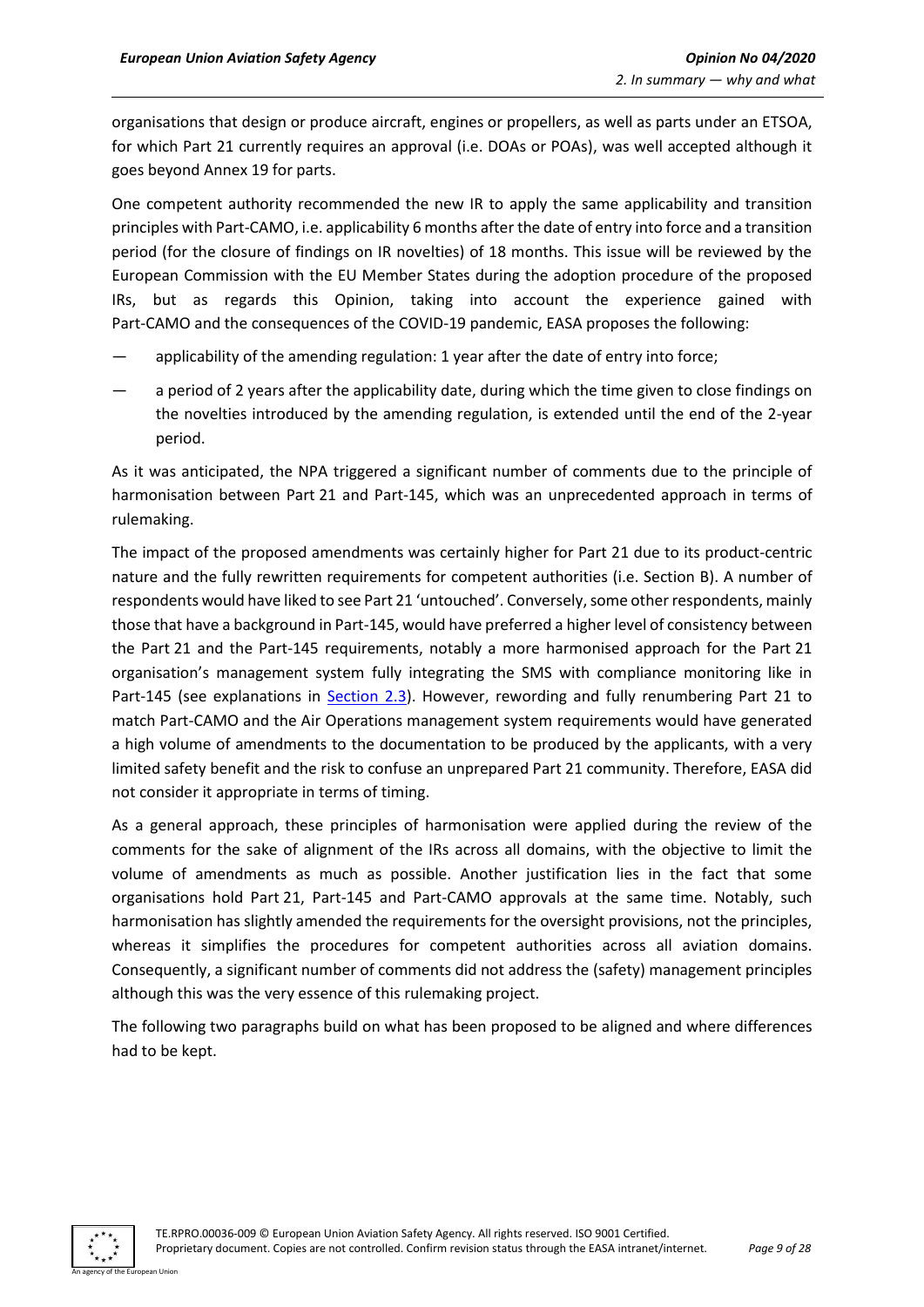#### **Alignment of Part 21 with Part-145**

- The concept of 'level 3 findings' in Part 21 has been removed as it does not exist in almost all the other domains; instead, the concept of 'observations' has been introduced in both Part 21 and Part 145, as several competent authorities and industry representatives recommended the use of a mechanism for the assessment of the management system, which is also recommended in the EASA 'Management System Assessment Tool'<sup>13</sup> to complement the traditional definitions of 'level 1 and level 2 findings' in a performance-based environment.
- 'Past performance' as a criterion for extending the period to close a level 2 finding has not been considered, although Part-CAMO contains such provision.
- The 'issue of a level 1 finding' was agreed in the case of lack of an accountable manager and is explicitly reflected in the IR.
- A process for establishing transparency as regards the means of compliance used, other than those issued by EASA as an acceptable means of compliance (AMC), called 'AltMoC process', has been introduced for production and maintenance, but not for design where there is only one competent authority throughout the European Union (i.e. EASA). This new process was questioned by some stakeholders, but EASA concluded that the concerns expressed were not about the principle as such, but rather about how the process is being or will be applied; indeed, many commentators considered that the introduction of such process would:
	- (a) limit their possibility to use means of compliance other than those contained in the AMC, which it does not; and
	- (b) introduce a new requirement for the acceptance of the use of such other means, which it does not, as other means can already be used today and must be accepted by the competent authority.

EASA thus organised an ad hoc webinar with the FCG experts, who supported in the development of this project, in order to remind that:

- the use of AltMoC is a powerful tool that allows transparency as regards good means of compliance that are accepted by one authority and which could be used by other organisations as well, and eventually giving EASA the visibility and possibility to transpose those means into EASA AMC;
- compliance has to be ensured with the IR, not the EASA AMC: the organisation or the Member State may either demonstrate compliance by using the EASA AMC or any other means of compliance, which further enhances flexibility.

The proposed text for the AltMoC process is thus aligned with the provisions adopted for Part-CAMO (see Commission Implementing Regulation (EU) 2019/1383<sup>14</sup>), which are already aligned with the Air Operations IRs (Commission Regulation (EU) No 965/2012<sup>15</sup>). By doing so, the AltMoC provisions are consistent among the domains; wording in the IRs which is different

<sup>15</sup> <https://www.easa.europa.eu/regulations#regulations-air-operations>



<sup>13</sup> <https://www.easa.europa.eu/document-library/general-publications/management-system-assessment-tool>

<sup>14</sup> <https://www.easa.europa.eu/regulations#regulations-continuing-airworthiness>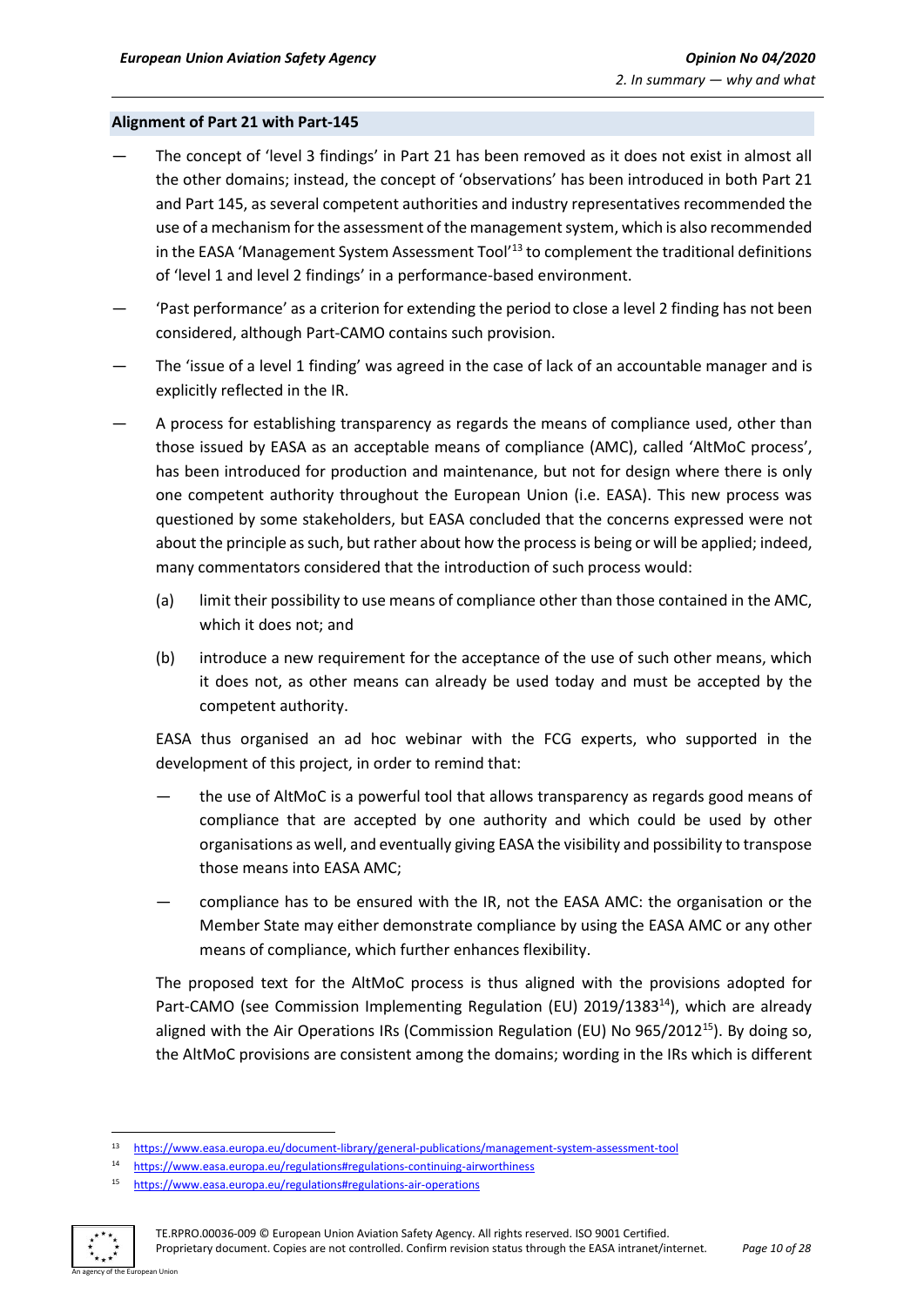from that in other domains could create confusion and legal uncertainty, forcing competent authorities to apply different processes.

- Reference to 'unannounced inspections' was agreed to be made as a possible tool for the competent authority, in line with the ICAO principles.
- The necessity to meet the accountable manager during the initial certification was agreed, so that the competent authority ensures that the accountable manager understands his or her role and responsibilities.
- In the case of changes requiring prior approval by the competent authority, the wording of the requirement relevant to enforcement action in case of implementation without prior approval has been aligned with the wording of the requirements of the Aerodromes IRs.
- Different types of comments related to the suspension, limitation and revocation of a certificate led to the revision of the wording and the terminology of the related provisions.
- The proposed text now refers to an oversight planning cycle that can vary from 24 (or less, if needed) to 48 months in a performance-based environment, as this is already the case for the other domains. Initially, a period of 24 months was proposed for maintenance and 36 months for design.
- The responsibilities of the person or group of persons that is/are nominated by the accountable manager have been clarified.

## **Differences between Part 21 and Part-145**

- The numbering of the requirements in Part 21 does not reflect the numbering of Part-145 and of the other domains due to its peculiar structure.
- The existing definition of 'level 1 findings' for design organisations has been revised, but is not fully aligned due to its peculiarity (i.e. reducing the established or standard safety margins does not mean that the product becomes unsafe; for additional information, please refer to Section 3.1 of CRD 2019-05).
- The requirements for the management system for production and design organisations, embedding the elements of the safety management system, and while being aligned in principle with the requirements for maintenance organisations, do not have the same structure for the reasons explained already in [Section 2.3.](#page-5-0)

Also, a significant number of comments specific to the existing Part 21 or Part-145 requirements have resulted in amending and improving them. As they cannot be exhaustively explained here, please refer to CRD 2019-05 for further details.

<span id="page-10-0"></span>*Note: The comments (and EASA's responses to them) on the Acceptable Means of Compliance (AMC) and Guidance Material (GM) to Part 21 and Part-145 will be published in another future CRD 2019-05, together with the EASA Decision that shall issue these AMC and GM.*

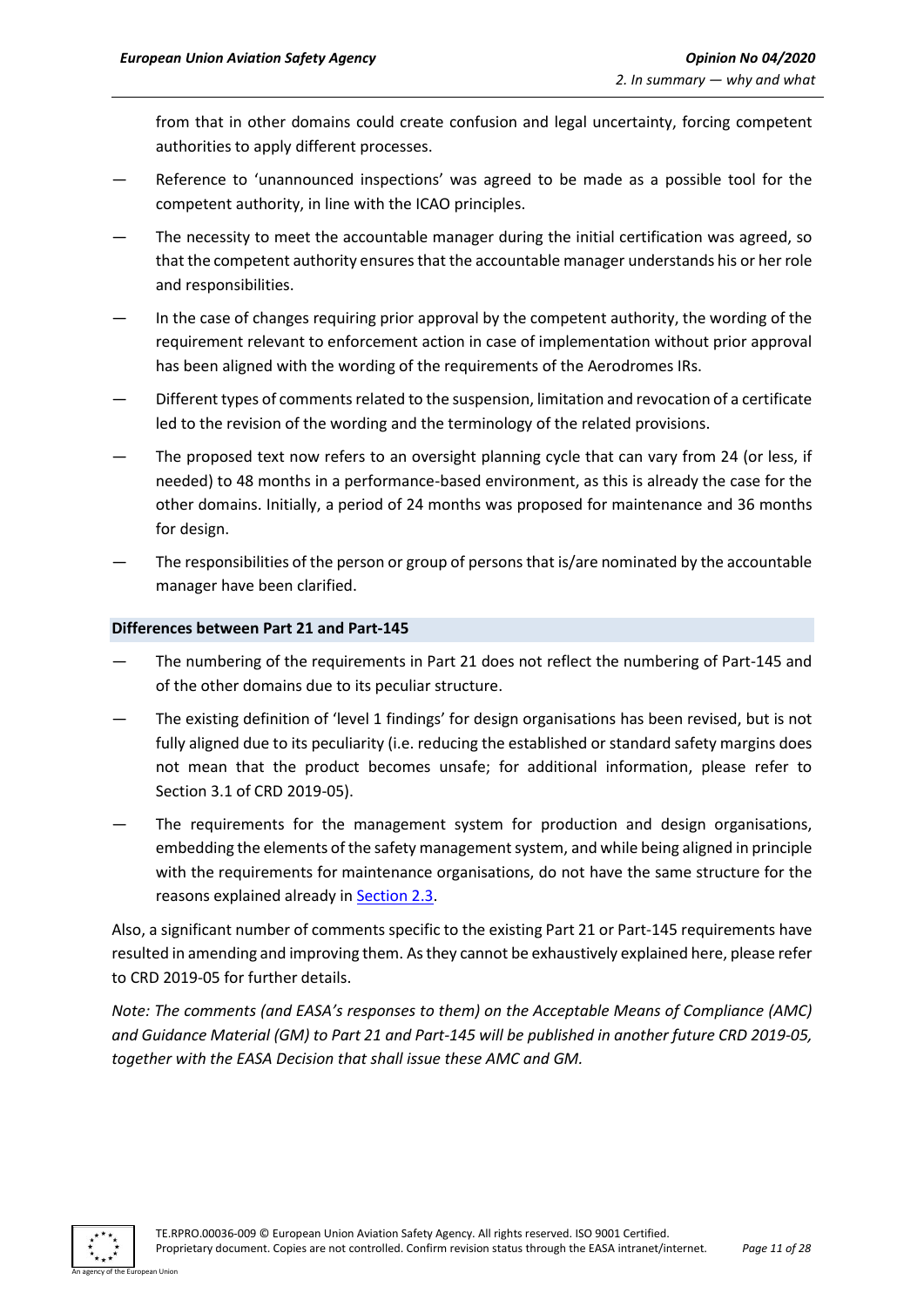#### <span id="page-11-0"></span>**2.5. What are the expected benefits and drawbacks of the proposal**

The proposed amendments are expected to:

- improve aviation safety by introducing the SMS principles, notably safety risk management, safety performance and continuous improvement;
- foster an organisational safety culture for effective safety management and effective occurrence reporting, be it mandatory or voluntary, to be aligned with Commission Regulation (EU) No 376/2014;
- streamline the competent authority's oversight requirements (i.e. Section B of Part-145 and Part 21) thanks to an approach that is common with that followed for the other domains.

The expected benefits would be to:

- enhance aviation safety by contributing to effective hazard identification and risk assessment; increasing risk management capabilities with the development of mitigation strategies to identified safety issues; and reducing errors;
- improve the measurement and monitoring of the organisation's safety performance;
- foster a positive safety culture; and
- improve flexibility and proportionality, in particular with regard to the management system requirements.

*Note: With the COVID-19 pandemic, the ability of the organisations to effectively identify and manage emerging risks has proven to be an efficient tool for the return to normal and safe operations. This applies to all domains, including Part 21 and Part-145.*

These safety benefits, being the most significant, were further supported through the EASA survey (as mentioned in **Section 1.1** of the Opinion) as follows:



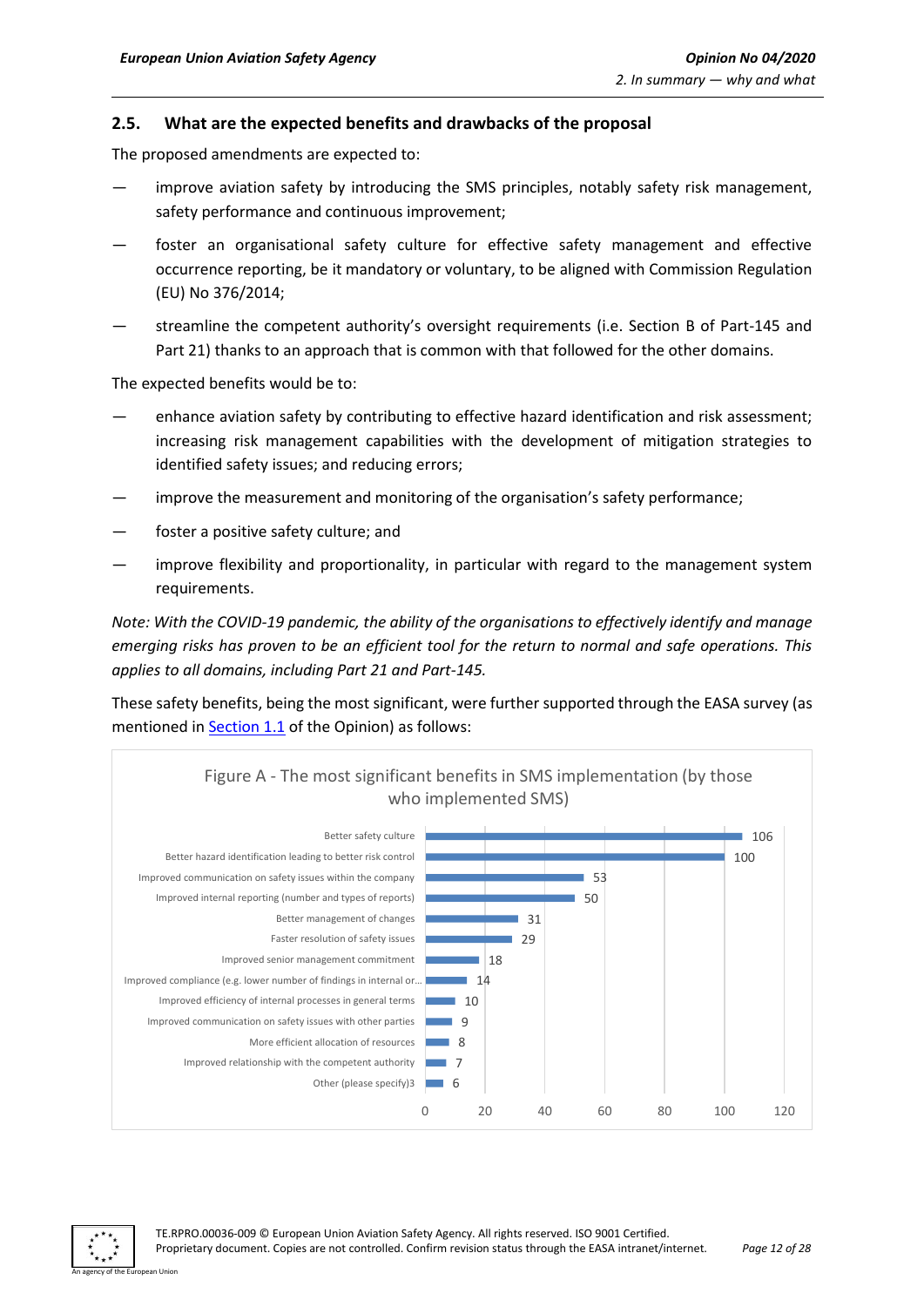Despite some differences in the approach between Section A of Part 21 and Section A of Part-145, the alignment of the SMS principles will facilitate the reuse of activities and documentation that have already been developed in the other domains for compliance-demonstration purposes. That approach will be further supported at AMC and GM level, where similar means of compliance and guidance material will be provided for the two domains, insofar as this is possible. Consequently, implementing an SMS in a maintenance organisation that also holds a DOA or a POA will allow the same processes to be followed for the implementation of an SMS within the design or production activities, and vice versa.

The proportionality approach limits the economic impact as implementation costs are reduced by the following:

- The acceptance that the management system shall correspond to the size of the organisation, as well as to the nature and complexity of its activities, taking into account the hazards and associated risks that are inherent to them;
- AMC and GM related to SMS shall be developed, proportionate to the size and complexity of the organisation's activities (e.g. a full-time equivalent (FTE) safety manager is not necessary as long as the 'safety manager' function is properly discharged; the same applies for a formal safety review board);
- It is planned to recognise an industry association 'international SMS industry standard' via an AMC to the SMS requirements for design and production organisations, which will allow for a level playing field with the SMS approach followed by other major authorities such as the FAA, the TCCA or ANAC because that international SMS industry standard will be also recognised by these major authorities. The implementation costs could be further reduced by encouraging the implementation of common tools and data-sharing agreements for safety management at the level of industry associations; and
- By reducing the complexity and the volume of changes, an organisation may decide to build its SMS on its existing exposition manual, or to produce a separate SMS manual, which limits the impact on the organisation's documentation.

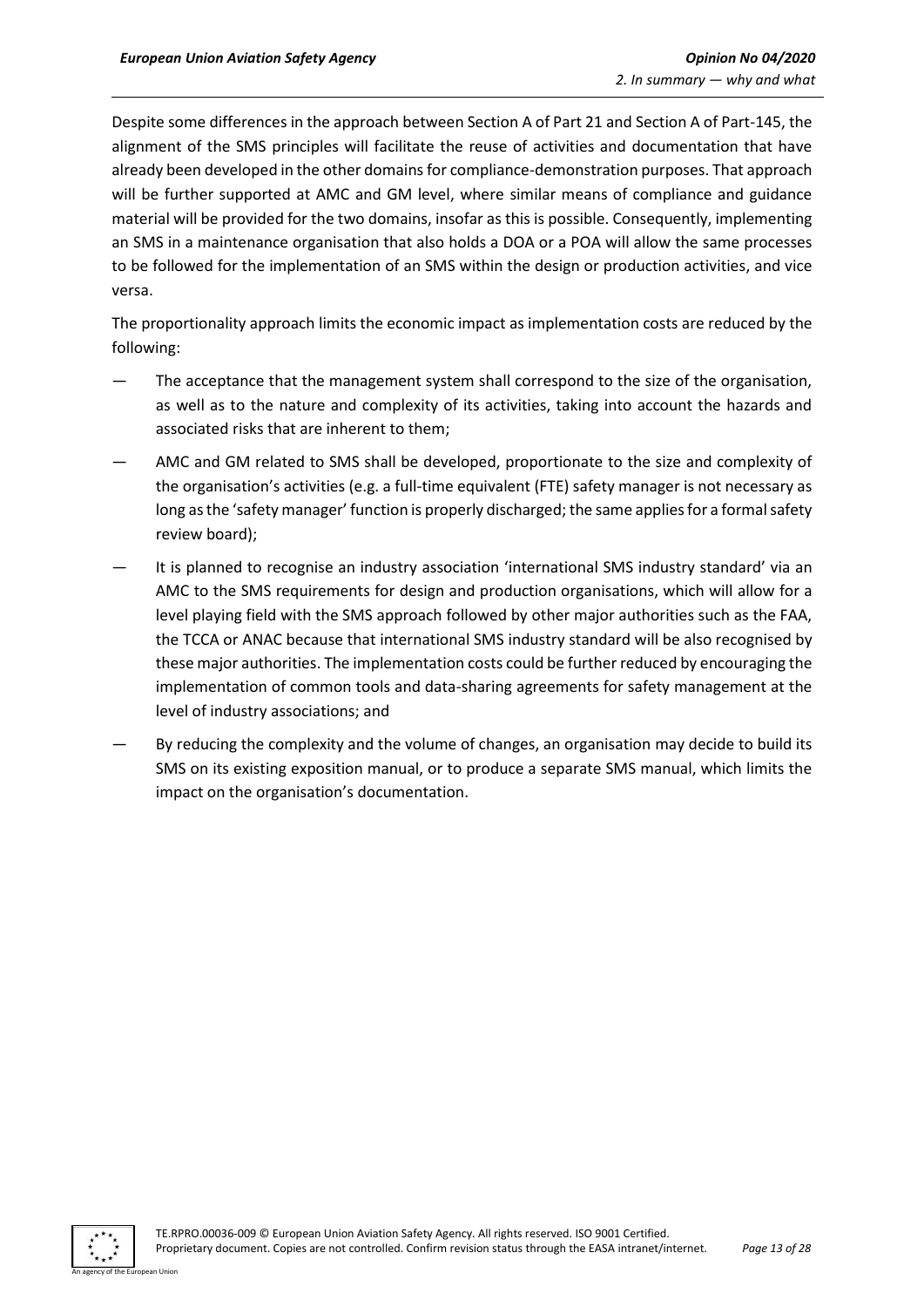

#### As mentioned in **Section 1.1**, the main cost drivers were identified through the EASA survey as follows:



.<br>An I Ini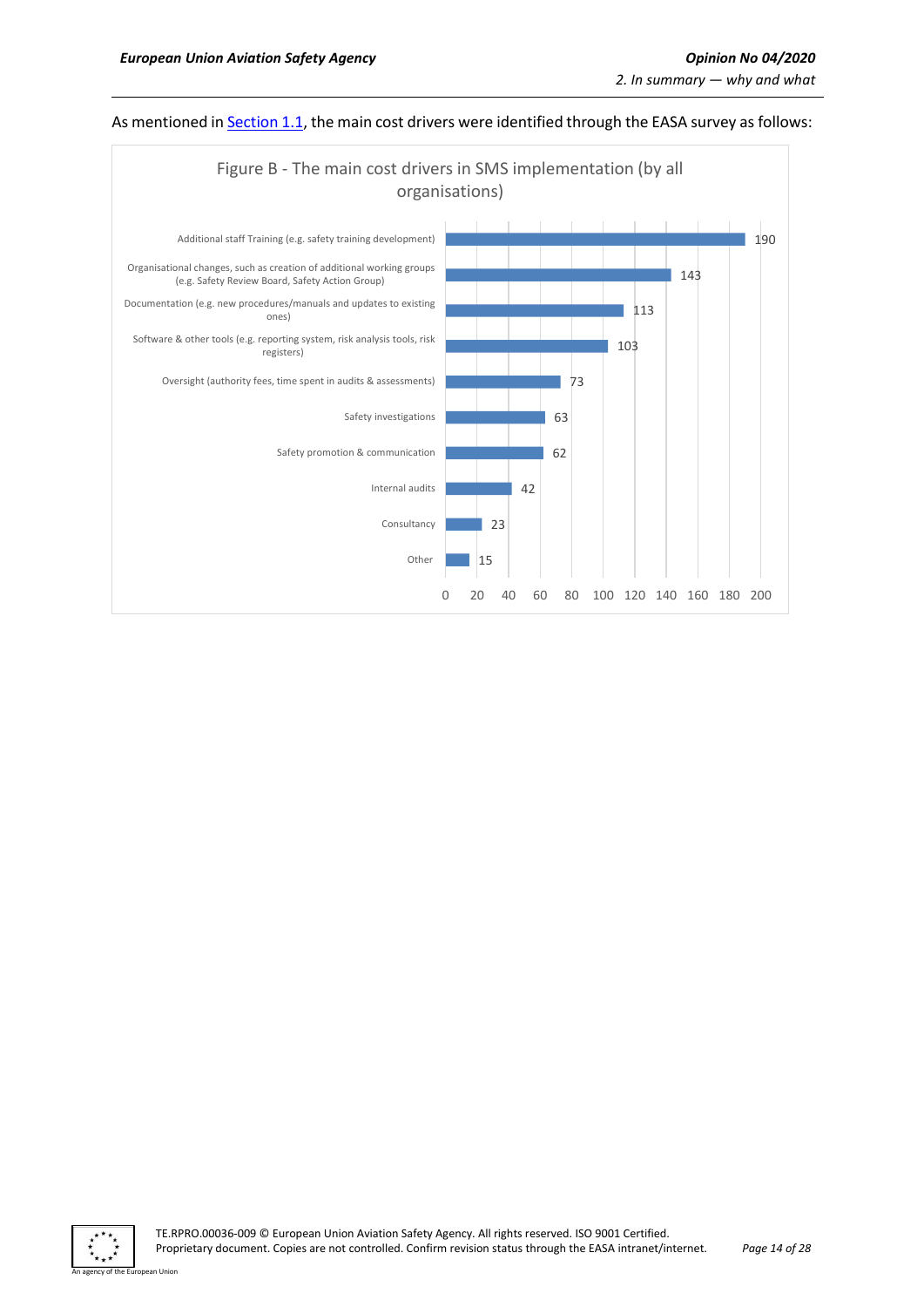## <span id="page-14-0"></span>**2.6. How we monitor and evaluate the rules**

Monitoring is a continuous and systematic process of data collection and analysis about the implementation/application of a rule/activity. It generates factual information for future possible evaluations and impact assessments; it also helps to identify actual implementation problems. With respect to this proposal, EASA would suggest monitoring various elements looking at the short and medium term. Indeed, there are elements that should be monitored as soon as the IRs are adopted and implemented and elements for which some years would need to pass before the outcome can be measured. The proposal on the indicators to be checked is as follows:

| What to monitor      | <b>How to monitor</b> | Who should<br>monitor | How often to<br>monitor |
|----------------------|-----------------------|-----------------------|-------------------------|
| Questions/issues     | Number of             | EASA/NAAs             | On a recurrent basis,   |
| about the            | questions/issues      |                       | e.g. once a year        |
| understanding and    | received/raised       | SM TeB                |                         |
| implementation of    |                       |                       |                         |
| the IRs              |                       |                       |                         |
| Effective            | See paragraph 3 of    | EASA/NAAs             | On a recurrent basis,   |
| implementation of    | Section 4.2 of EPAS   |                       | e.g. once a year        |
| SMS in the Part 21 / | for 2020–2024,        | <b>SM TeB</b>         |                         |
| Part-145 domains     | where a number of     |                       |                         |
|                      | data is proposed for  |                       |                         |
|                      | collection and        |                       |                         |
|                      | analysis              |                       |                         |

Cologne, 18 December 2020

Patrick KY Executive Director

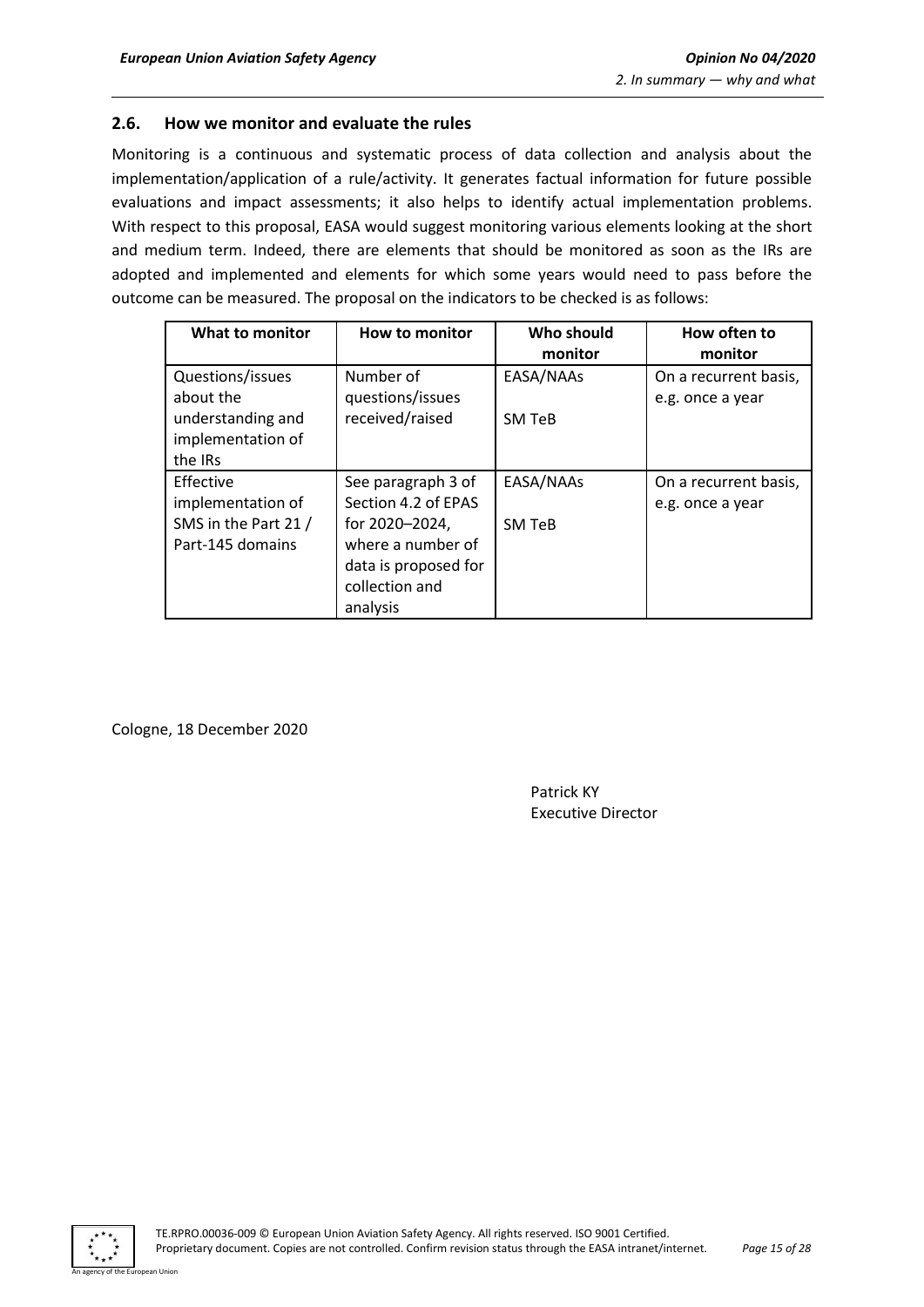# <span id="page-15-0"></span>**3. References**

## <span id="page-15-1"></span>**3.1. Affected regulations**

- Commission Regulation (EU) No 1321/2014 of 26 November 2014 on the continuing airworthiness of aircraft and aeronautical products, parts and appliances, and on the approval of organisations and personnel involved in these tasks (OJ L 362, 17.12.2014, p. 1)
- Commission Regulation (EU) No 748/2012 of 3 August 2012 laying down implementing rules for the airworthiness and environmental certification of aircraft and related products, parts and appliances, as well as for the certification of design and production organisations (OJ L 224, 21.8.2012, p. 1)

## <span id="page-15-2"></span>**3.2. Related decisions**

- Decision  $N^{\circ}$  2012/020/R of the Executive Director of the Agency of 30<sup>th</sup> October 2012 on acceptable means of compliance and guidance material for the airworthiness and environmental certification of aircraft and related products, parts and appliances, as well as for the certification of design and production organisations ('AMC and GM to Part 21'), repealing Decision No 2003/01/RM of the Executive Director of the Agency of 17 October 2003
- Executive Director Decision 2015/029/R of 17 October 2015 issuing acceptable means of compliance and guidance material to Part-M, Part-145, Part-66, and Part-147 of Regulation (EU) No 1321/2014 and repealing Decision 2003/19/RM of the Executive Director of the Agency of 28 November 2003 ('AMC and GM to the Annexes to Regulation (EU) No 1321/2014 — Issue 2')

## <span id="page-15-3"></span>**3.3. Other reference documents**

- Regulation (EU) No 376/2014 of the European Parliament and of the Council of 3 April 2014 on the reporting, analysis and follow-up of occurrences in civil aviation, amending Regulation (EU) No 996/2010 of the European Parliament and of the Council and repealing Directive 2003/42/EC of the European Parliament and of the Council and Commission Regulations (EC) No 1321/2007 and (EC) No 1330/2007 (OJ L 122, 24.4.2014, p. 18)
- ICAO Annex 19 'Safety Management', Second Edition, July 2016
- ICAO Doc 9859 'Safety Management Manual', 4th Edition, 2018
- Common, general authority and organisation requirements already published in the following domains:
	- Air Operations (ref.: Regulation (EU) No 965/2012),
	- Aircrew (ref.: Regulation (EU) No 1178/2011),
	- Aerodromes (ref.: Regulation (EU) No 139/2014),
	- Air Traffic Controller Training (ref.: Regulation (EU) 2015/340), and
	- ATM/ANS (*ref*.*:* Regulation (EU) 2017/373)

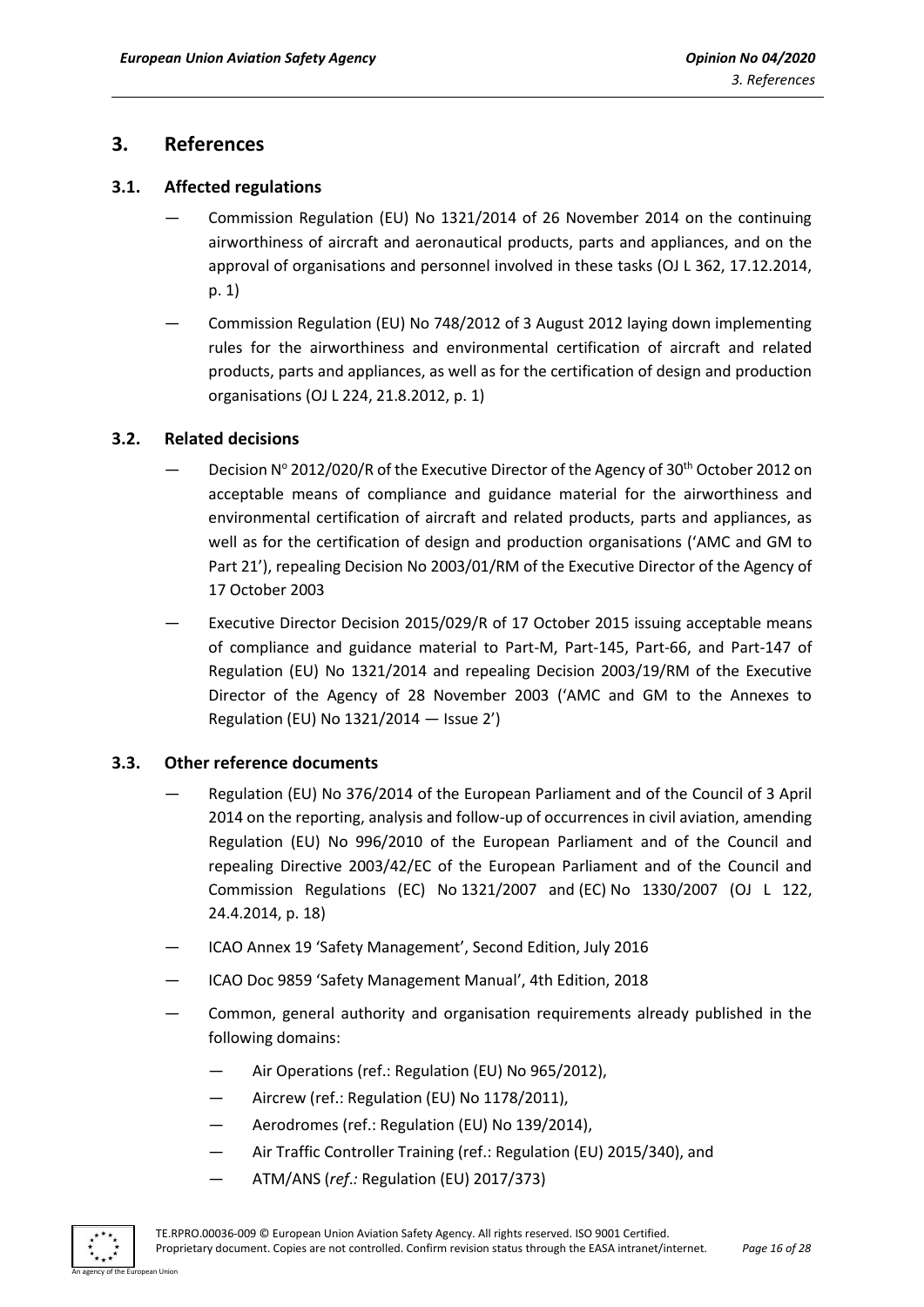# <span id="page-16-0"></span>**4. Related documents**

# — **CRD to NPA 2019-05(A)(B)(C)<sup>16</sup>**

'Embodiment of safety management system (SMS) requirements into Part-145 and Part 21' RMT.0251 (MDM.055) — Phase II

<sup>16</sup> Available at [https://www.easa.europa.eu/document-library/comment-response-documents.](https://www.easa.europa.eu/document-library/comment-response-documents)



an Union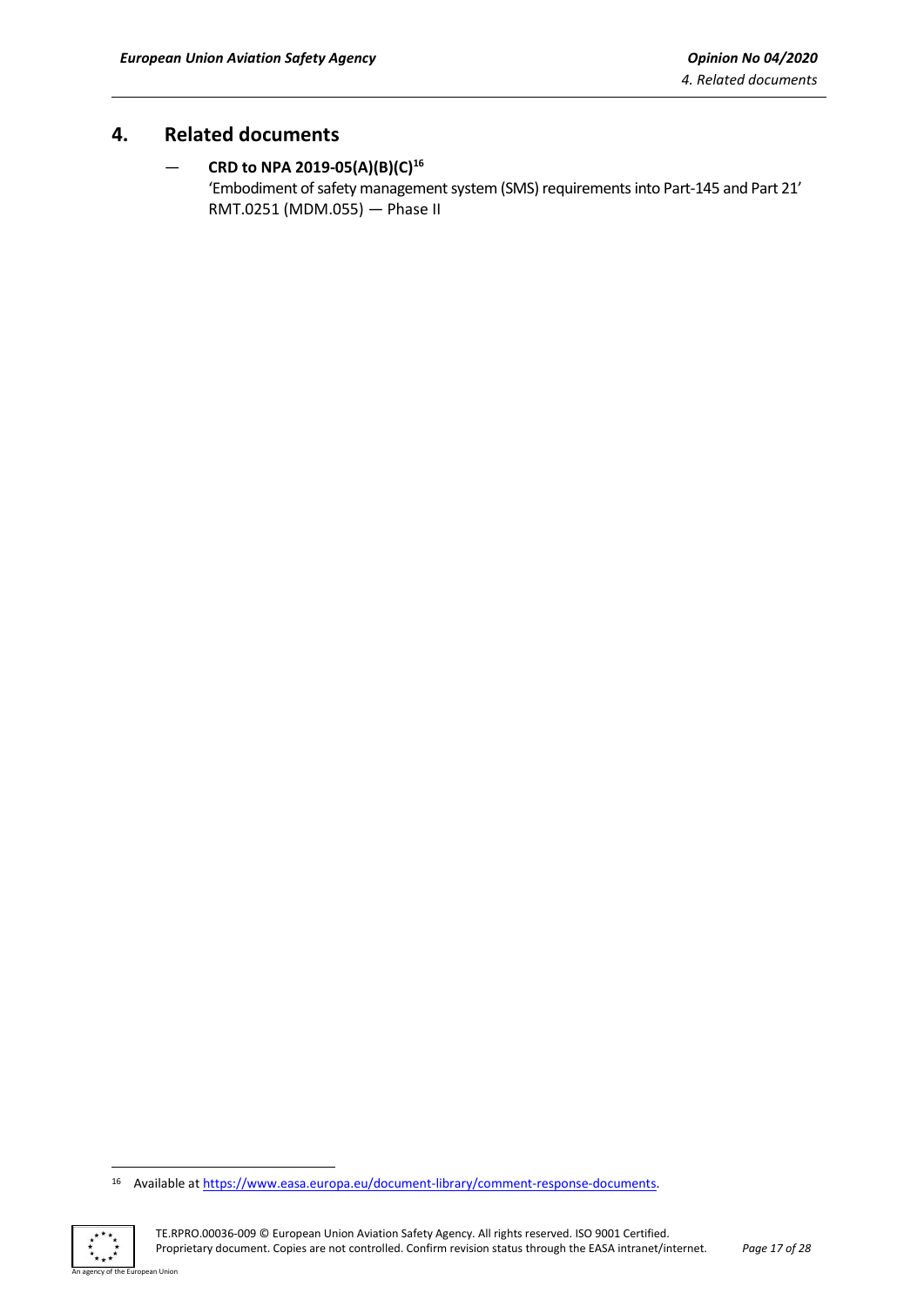# <span id="page-17-0"></span>**5. Appendices**

# <span id="page-17-1"></span>**5.1. Appendix II — Summary of the proposed amendments to Regulation (EU) No 1321/2014**

The following is a summary of the proposed amendments to Regulation (EU) No 1321/2014.

#### *Amendments to the cover Regulation:*

| <b>COVER REGULATION</b> | <b>Description</b>                                                                                                                                                                                                               |
|-------------------------|----------------------------------------------------------------------------------------------------------------------------------------------------------------------------------------------------------------------------------|
| Article 4               | New paragraph 7 added to allow for a longer period to close the<br>findings raised by the competent authority on the main novelties<br>introduced in Part-145 by this Opinion (such as management<br>system, AltMoC procedures). |
| Article 5               | New paragraph 7 added to ensure that any existing certification<br>authorisation issued on the basis of a flight engineer (FE) licence<br>continues to remain valid.                                                             |

#### *Amendments to Annex I (Part-M):*

*Amendments:*

— Appendix IV is amended to remove the references to Part-145 and keep only those to Part-M Subpart F. This is because the class and rating system information for Part-145 organisations is introduced in Appendix II to Annex II (Part-145).

*Corrections:*

- In point M.A.403, the references to the points of M.A.801 had to be corrected due to the changes to M.A.801 in Commission Implementing Regulation (EU) 2019/1383.
- In point M.A.502, the reference to 'B-rated organisation' had to be corrected and replaced by 'engine maintenance organisation'. This is because there is no 'B rating' in Annex Vd (Part-CAO).

#### *General amendments to Annex II (Part-145), Sections A and B:*

- All references to 'quality system' have been replaced by 'management system' or 'compliance monitoring' (depending on the context).
- All references to 'continuation training' have been replaced by 'recurrent training'.
- All references to 'surveyor' have been replaced by 'inspector'.
- All references to personnel 'competence' have been replaced by 'competency'.
- General editorial/linguistic improvements.
- All references to 'approval schedule' have been replaced by 'terms of approval'. Several changes have been made to clarify the use of the terms 'approval' (in the sense of approval process) and 'certificate' (in the sense of the output of an approval process).
- References to 'Regulation (EC) No 216/2008' have been changed to 'Regulation (EU) 2018/1139'.

An agency of the European Union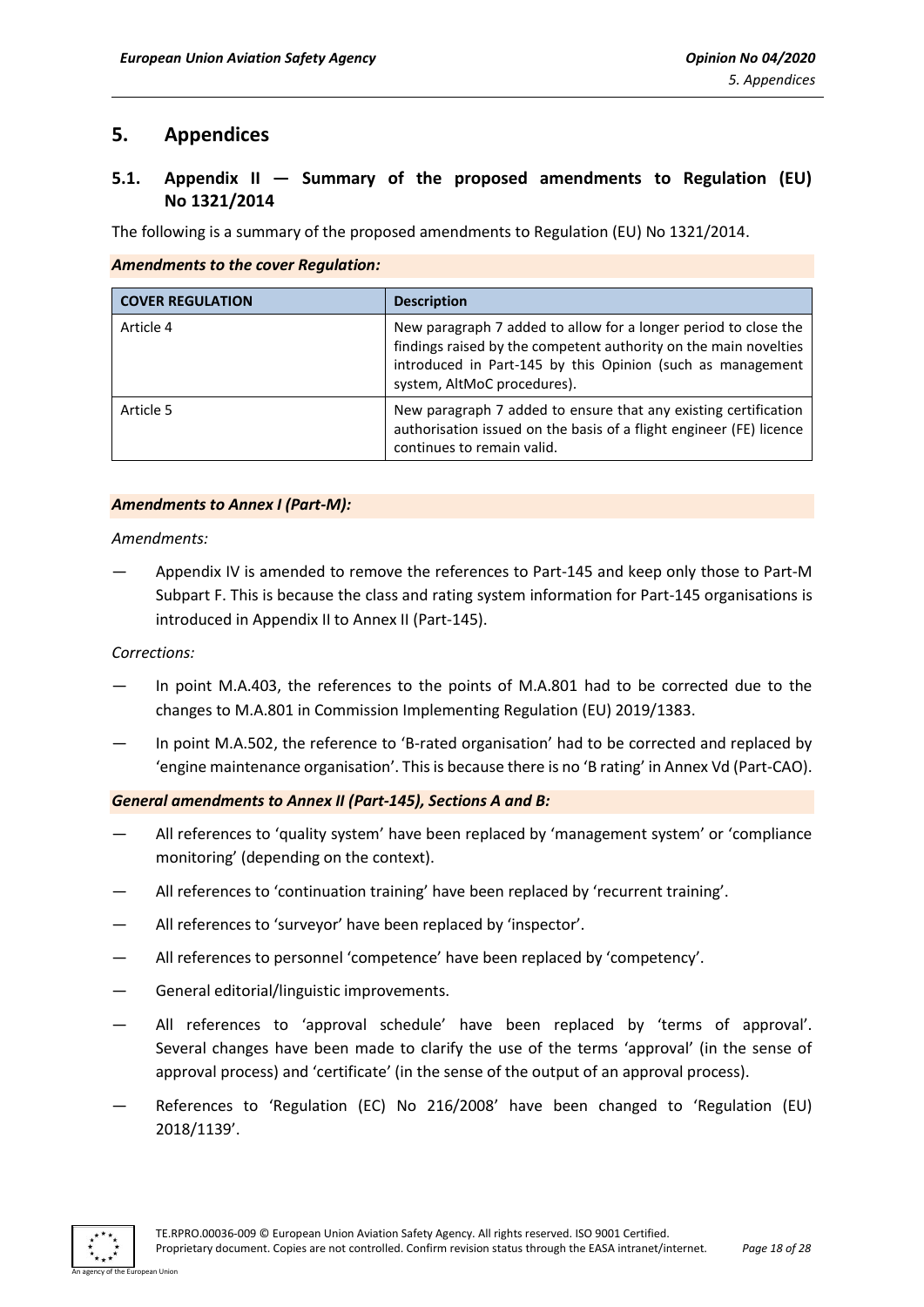- References to 'indirect approval' have been adapted, where applicable, to the concept of 'changes not requiring prior approval' (see point 145.A.85).
- References to 'flight engineer (FE) licences' have been deleted, as these licences are no longer foreseen in Part-FCL (Commission Regulation (EU) No 1178/2011). The existing authorisation is to be 'grandfathered' through the amendment of Article 5.

#### *List of amendments to Annex II (Part-145):*

Section A is amended as follows:

The following general principle has been applied: the current numbering has been kept for existing/amended points, and the Part-CAMO (Annex Vc) numbering has been applied to new points.

| Part-145 reference                                   | <b>Description</b>                                    |
|------------------------------------------------------|-------------------------------------------------------|
|                                                      | Change of the title to harmonise it with CAMO.A.105;  |
|                                                      | Consideration of Article 77(2)(b) of the Basic        |
|                                                      | Regulation.                                           |
|                                                      | Consideration of Article 65 on the reallocation of    |
| 145.1 General Competent authority                    | competent authority responsibilities to EASA upon     |
|                                                      | request of the organisations that operate in more     |
|                                                      | than one Member State;                                |
|                                                      | Consideration of the new Basic Regulation Article 64  |
|                                                      | on the reallocation of responsibility upon request of |
|                                                      | the Member States.                                    |
| SECTION A - TECHNICAL AND ORGANISATION REQUIREMENTS  |                                                       |
| 145.A.10 Scope                                       | Alignment with CAMO.A.005 (Scope).                    |
|                                                      | Partial alignment with CAMO.A.115 (Application for    |
|                                                      | an organisation certificate).                         |
| 145.A.15 Application for an organisation certificate | The last sentence of CAMO.A.115 was found to be       |
|                                                      | redundant with 145.A.85 and 145.A.70 and is.          |
|                                                      | therefore, not retained.                              |
|                                                      | Alignment with ORO.GEN.125 and partial alignment      |
| 145.A.20 Terms of approval and scope of work         | with CAMO.A.125 (Terms of approval and privileges of  |
|                                                      | the organisation).                                    |
| 145.A.25 Facility requirements                       | No changes                                            |

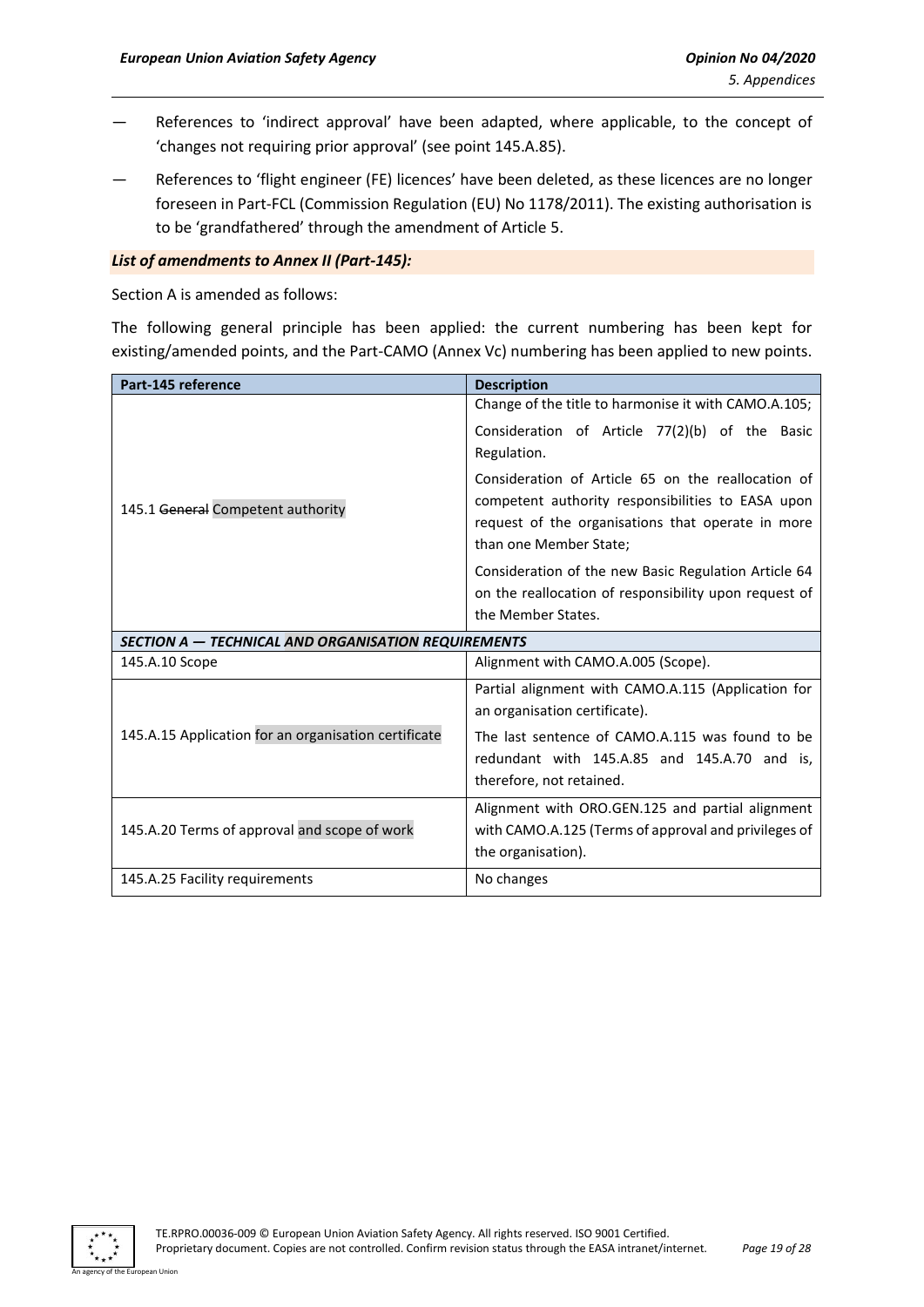| 145.A.30 Personnel requirements                                         | alignment<br>with<br>CAMO.A.305<br>General<br>and<br>introduction of person(s) nominated for the safety<br>management and compliance monitoring.<br>Clarity introduced in point (b) for the maintenance<br>manager provisions and in point (cb) for the<br>responsibility of the nominated person(s) to the<br>accountable manager.<br>The reference to flight engineer (FE) has been deleted<br>in (j); the reference to point 145.A.37 has been<br>introduced in (k) for the airworthiness review staff.<br>Points $(j)(1)$ and $(j)(2)$ have been reworded for clarity.<br>References to 'commander' have been replaced by<br>'pilot' in points $(j)(3)$ and $(j)(4)$ . |
|-------------------------------------------------------------------------|----------------------------------------------------------------------------------------------------------------------------------------------------------------------------------------------------------------------------------------------------------------------------------------------------------------------------------------------------------------------------------------------------------------------------------------------------------------------------------------------------------------------------------------------------------------------------------------------------------------------------------------------------------------------------|
| 145.A.35 Certifying staff and support staff                             | See 'General changes'; point (j) is moved to 145.A.55<br>(Record-keeping).                                                                                                                                                                                                                                                                                                                                                                                                                                                                                                                                                                                                 |
| <u>145.A.36 Records of airworthiness review staff</u>                   | Deleted, its contents have been moved to 145.A.55<br>(Record-keeping).                                                                                                                                                                                                                                                                                                                                                                                                                                                                                                                                                                                                     |
| 145.A.37 Airworthiness review staff                                     | New point, based on point CAO.A.045 (Airworthiness<br>review staff) of Annex Vd (Part-CAO), but adapted for<br>organisations purely involved in maintenance.                                                                                                                                                                                                                                                                                                                                                                                                                                                                                                               |
| 145.A.40 Equipment and tools                                            | No changes                                                                                                                                                                                                                                                                                                                                                                                                                                                                                                                                                                                                                                                                 |
| 145.A.42 Components                                                     | No changes                                                                                                                                                                                                                                                                                                                                                                                                                                                                                                                                                                                                                                                                 |
| 145.A.45 Maintenance data                                               | See 'General changes'; the reference to 145.A.202 has<br>been introduced in point (c).                                                                                                                                                                                                                                                                                                                                                                                                                                                                                                                                                                                     |
| 145.A.47 Production planning                                            | Point (b) has been amended to consider the aspect of<br>fatigue in the production planning.<br>Point (d) aims to consider the hazard that results from<br>the presence of external working teams.                                                                                                                                                                                                                                                                                                                                                                                                                                                                          |
| 145.A.48 Performance of maintenance                                     | Alignment with M.A.201(c), M(L).A.403(b)<br>and<br>145.A.80; adaptation to the management system.                                                                                                                                                                                                                                                                                                                                                                                                                                                                                                                                                                          |
| 145.A.50 Certification of maintenance                                   | Alignment with M.A.801 in point (a) and (d).<br>'Aircraft operator' replaced by 'person or organisation<br>that is responsible for the aircraft continuing<br>airworthiness' in points (c) and (f).                                                                                                                                                                                                                                                                                                                                                                                                                                                                        |
| 145.A.55 Maintenance and airworthiness review<br>records Record-keeping | Alignment with CAMO.A.220 (Record-keeping) and<br>with former 145.A.35(j) and 145.A.36;<br>Alignment with ML.A.904(d) of Annex Vb (Part-ML) for<br>airworthiness review records.                                                                                                                                                                                                                                                                                                                                                                                                                                                                                           |
| 145.A.60 Occurrence reporting                                           | Alignment with the results of RMT.0681 (Alignment<br>with Regulation (EU) No 376/2014); elements of<br>internal reporting to be addressed by 145.A.202.                                                                                                                                                                                                                                                                                                                                                                                                                                                                                                                    |

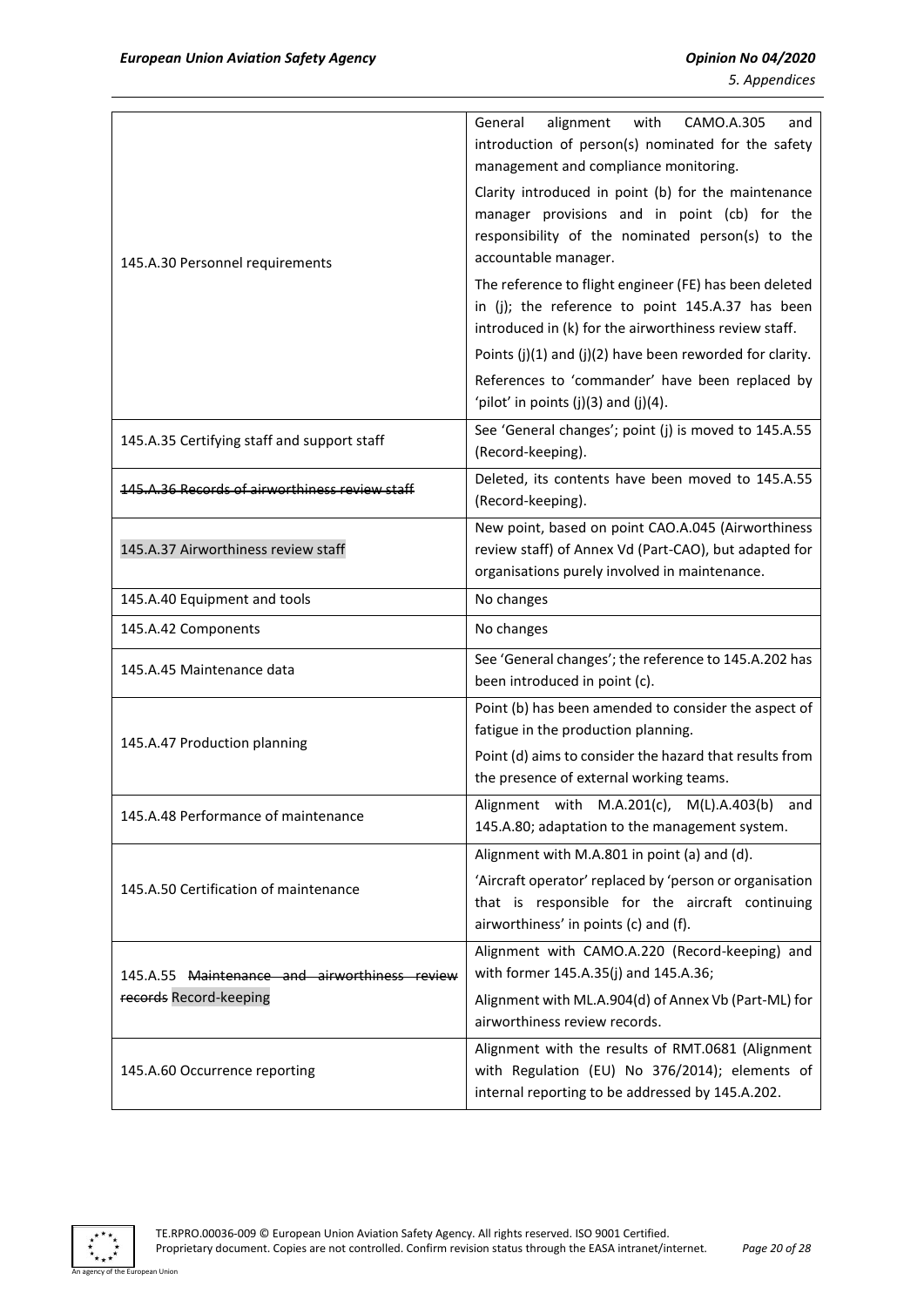|                                                                                   | 'safety/quality' elements deleted (see 145.A.200);                                                                                                                     |
|-----------------------------------------------------------------------------------|------------------------------------------------------------------------------------------------------------------------------------------------------------------------|
| 145.A.65 Safety and quality policy, mMaintenance<br>procedures and quality system | (b)<br>kept<br>with<br>certain<br>Point<br>alignment<br>to<br>CAMO.A.315(e)<br>(Continuing<br>airworthiness<br>management);                                            |
|                                                                                   | The term 'human performance' is considered to be<br>covered by 'human factors' and is, therefore, deleted<br>here for the purpose of simplification.                   |
| 145.A.70 Maintenance organisation exposition                                      | Clarification and adaptation on the<br>basis of<br>CAMO.A.300;                                                                                                         |
| (MOE)                                                                             | Deletion of 'where applicable' when not referring to a<br>given IR requirement.                                                                                        |
| 145.A.75 Privileges of the organisation                                           | Simplification of (b) to prevent the interpretation that<br>subcontracting<br>maintenance<br>approved<br>to<br>organisation is prohibited;                             |
|                                                                                   | Airworthiness<br>review<br>privilege<br>limited<br>to<br>organisations within the Member States (ref.:<br>CAMO.A.125(e)).                                              |
| 145.A.80 Limitations on the organisation                                          | Deleted; its contents have been moved to 145.A.48.                                                                                                                     |
| 145.A.85 Changes to the organisation                                              | Harmonisation (including adaptation for clarification)<br>with CAMO.A.130 (Changes to the organisation),<br>introducing the changes (not) requiring prior<br>approval. |
|                                                                                   | Simplification of point (a)(1) and inclusion of<br>'accountable manager' in point (a)(2).                                                                              |
| 145.A.90 Continued validity                                                       | Alignment with CAMO.A.135 (Continued validity);<br>addition of the possibility of certificate suspension in<br>point (a)(3).                                           |
| 145.A.95 Findings                                                                 | Alignment with CAMO.A.150 (Findings); introduction<br>of 'observations' (issued by the competent authority)<br>to be considered by the organisation.                   |
| 145.A.120 Means of compliance                                                     | Alignment with CAMO.A.120 (Means of compliance).                                                                                                                       |
| 145.A.140 Access                                                                  | Alignment with CAMO.A.140 (Access) with minor<br>adaptation.                                                                                                           |
| 145.A.155 Immediate reaction to a safety problem                                  | Alignment with CAMO.A.155 (Immediate reaction to a<br>safety problem).                                                                                                 |
| 145.A.200 Management system                                                       | Alignment with CAMO.A.200 (Management system)<br>and RMT.0681 (Alignment with Regulation (EU) No<br>376/2014).                                                         |
| 145.A.202 Internal safety reporting scheme                                        | CAMO.A.202<br>Alignment<br>with<br>(Internal<br>safety<br>reporting scheme) with the exception of point (e).                                                           |
| 145.A.205 Contracting and subcontracting                                          | Adapted from CAMO.A.205.                                                                                                                                               |

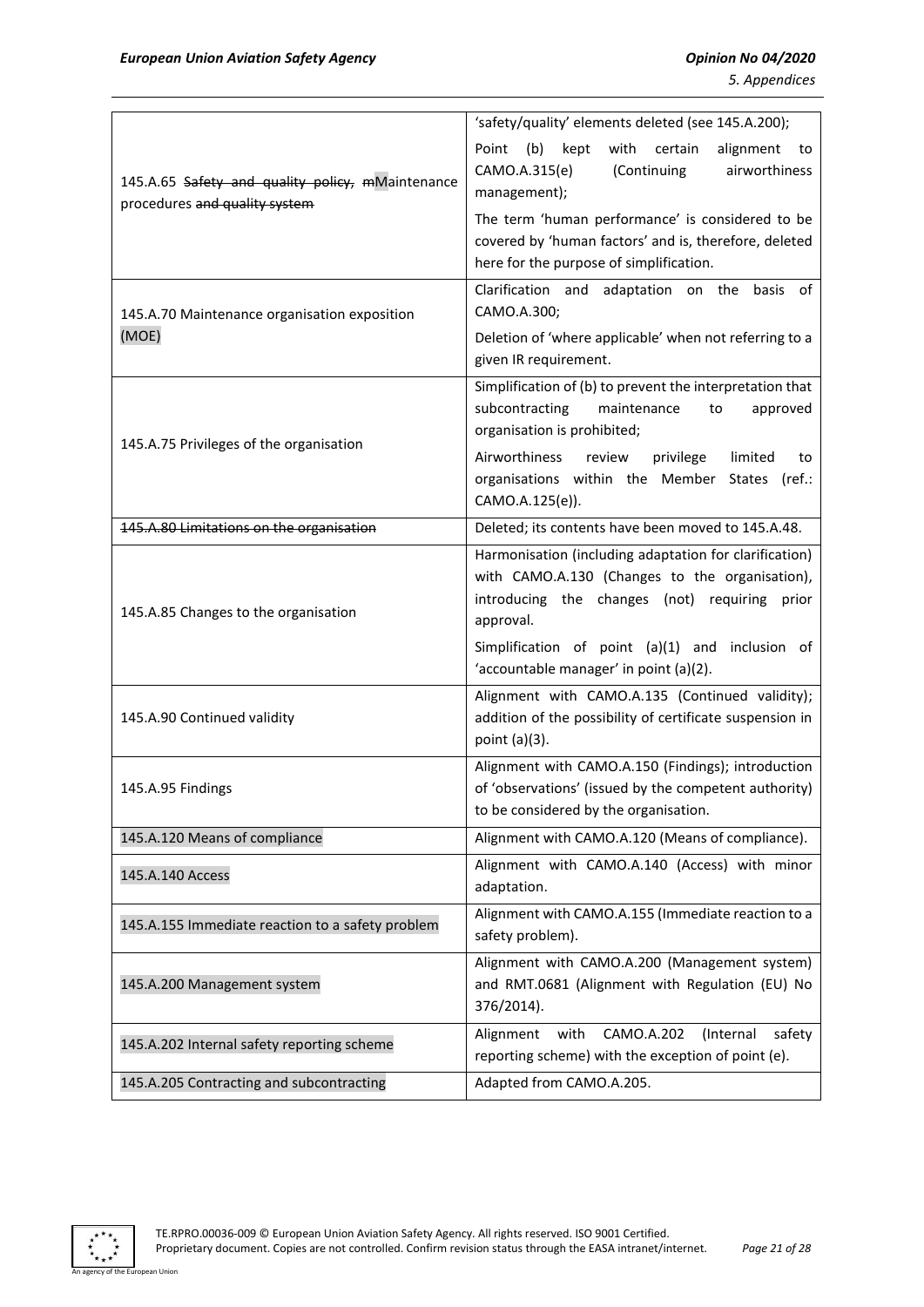#### *Section B is replaced by the following:*

| <b>SECTION B - AUTHORITY REQUIREMENTS PROCEDURES FOR COMPETENT AUTHORITIES</b> |                                                                                                                                                                                                                                                                                                                                                                                                                                                                      |  |  |
|--------------------------------------------------------------------------------|----------------------------------------------------------------------------------------------------------------------------------------------------------------------------------------------------------------------------------------------------------------------------------------------------------------------------------------------------------------------------------------------------------------------------------------------------------------------|--|--|
| 145.B.005 Scope                                                                | Adapted from Part-CAMO Section B.                                                                                                                                                                                                                                                                                                                                                                                                                                    |  |  |
| 145.B.115 Oversight documentation                                              | Alignment with Part-CAMO Section B.                                                                                                                                                                                                                                                                                                                                                                                                                                  |  |  |
| 145.B.120 Means of compliance                                                  | Alignment with Part-CAMO Section B.                                                                                                                                                                                                                                                                                                                                                                                                                                  |  |  |
| 145.B.125 Information to EASA                                                  | Alignment with Part-CAMO Section B and RMT.0681<br>(Alignment with Regulation (EU) No 376/2014).                                                                                                                                                                                                                                                                                                                                                                     |  |  |
| 145.B.135 Immediate reaction to a safety problem                               | Alignment with Part-CAMO Section B and RMT.0681<br>(Alignment with Regulation (EU) No 376/2014).                                                                                                                                                                                                                                                                                                                                                                     |  |  |
| 145.B.200 Management system                                                    | Alignment with Part-CAMO Section B and RMT.0681<br>(Alignment with Regulation (EU) No 376/2014);<br>The availability of the competent authorities'<br>procedure to the organisations is considered to be<br>covered by national law.                                                                                                                                                                                                                                 |  |  |
| 145.B.205 Allocation of tasks to qualified entities                            | Alignment with Part-CAMO Section B with a minor<br>change in point (a) to remove the reference to the<br>Member State, because the regulated entity is the<br>competent authority.                                                                                                                                                                                                                                                                                   |  |  |
| 145.B.210 Changes in the management system                                     | Alignment with Part-CAMO Section B.                                                                                                                                                                                                                                                                                                                                                                                                                                  |  |  |
| 145.B.220 Record-keeping                                                       | Alignment<br>with<br>Part-CAMO<br>Section<br>with<br>B.<br>clarification in point (a)(4)(vi) and introduction of<br>'observations'. Relevant Basic Regulation articles<br>specified in point (a)(7).                                                                                                                                                                                                                                                                 |  |  |
| 145.B.300 Oversight principles                                                 | Alignment with Part-CAMO Section B; 'safety<br>oversight' term changed to 'oversight' to allow for the<br>verification of compliance with requirements other<br>than safety (e.g. environment), as applicable.<br>Point (b)(3) reworded to clarify that unannounced<br>inspections are possible, but not an obligation;<br>Improvement of points (e);<br>'unannounced inspections' removed from point (f)<br>because they are not considered relevant in this point. |  |  |
| 145.B.305 Oversight programme                                                  | Alignment with Part-CAMO Section B;<br>Point (b)(1) reworded to clarify that unannounced<br>inspections are possible, but not an obligation.                                                                                                                                                                                                                                                                                                                         |  |  |
| 145.B.310 Initial certification procedure                                      | Alignment with Part-CAMO Section B;<br>Improvement of point (b) in relation to the meeting<br>with the accountable manager;<br>Rearrangement of the elements listed in point (c);<br>Reference to Appendix II introduced in point (e)(1).                                                                                                                                                                                                                            |  |  |
| 145.B.330 Changes - organisations                                              | Alignment with Part-CAMO Section B;                                                                                                                                                                                                                                                                                                                                                                                                                                  |  |  |

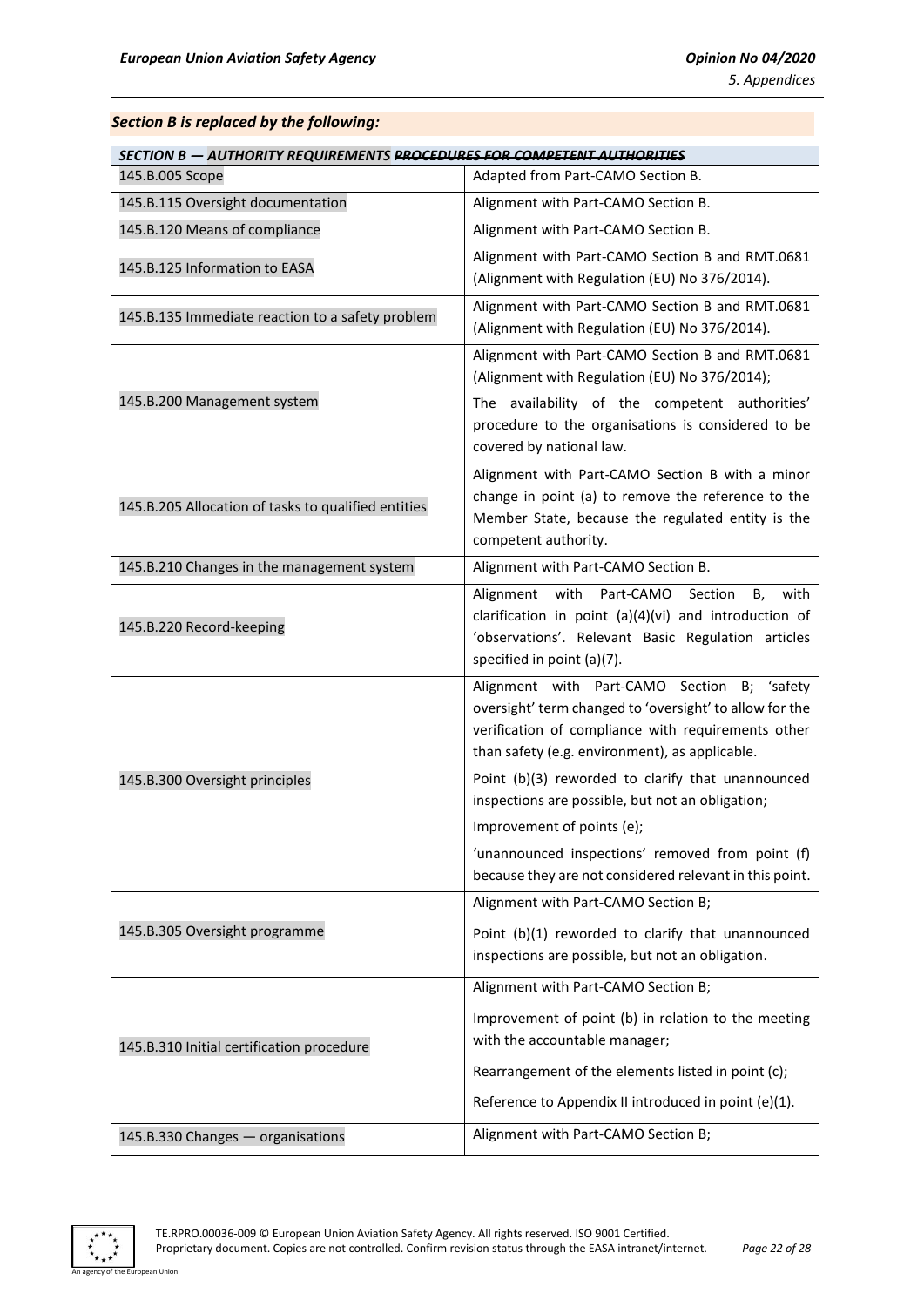|                                                  | Reference to the principles of 145.B.300 provided in<br>point (e) for the management of changes not<br>requiring prior approval;<br>Point<br>reworded<br>accordance<br>with<br>(d)<br>in.<br>ADR.AR.C.040(e) in order to prevent an obligation to                                                                       |
|--------------------------------------------------|-------------------------------------------------------------------------------------------------------------------------------------------------------------------------------------------------------------------------------------------------------------------------------------------------------------------------|
|                                                  | suspend/limit/revoke.                                                                                                                                                                                                                                                                                                   |
|                                                  | Alignment with Part-CAMO Section B;                                                                                                                                                                                                                                                                                     |
|                                                  | The obligation to inform other Member States about<br>findings is limited to level 1 and to EU Member States;                                                                                                                                                                                                           |
| 145.B.350 Findings and corrective actions        | Definition of 'level 2 findings' reworded to capture<br>non-compliance with a requirement other than safety<br>related (e.g. environment).                                                                                                                                                                              |
|                                                  | Past safety performance removed from the element<br>to consider when extending the 3-month period;                                                                                                                                                                                                                      |
|                                                  | Introduction of 'observations'.                                                                                                                                                                                                                                                                                         |
|                                                  | Alignment with Part-CAMO Section B;                                                                                                                                                                                                                                                                                     |
|                                                  | Point (a) reworded for clarity;                                                                                                                                                                                                                                                                                         |
| 145.B.355 Suspension, limitation, and revocation | Point (c) amended to include the possibility to 'limit'<br>the organisation, and to refer to the oversight cycle,<br>rather than to 24 months. Reference to 'on-site audit'<br>removed; reference to 'security' situation removed<br>and replaced by 'circumstances outside the control of<br>the competent authority'. |

| <b>APPENDICES TO PART-145</b>                                                                                                                                                                   |                                                                                                                                                           |  |
|-------------------------------------------------------------------------------------------------------------------------------------------------------------------------------------------------|-----------------------------------------------------------------------------------------------------------------------------------------------------------|--|
| Appendix $I -$ Authorised Release Certificate $-$ EASA<br>Form 1                                                                                                                                | No changes                                                                                                                                                |  |
|                                                                                                                                                                                                 | Incorporation of the contents from Appendix IV to<br>Part-M;                                                                                              |  |
|                                                                                                                                                                                                 | Deletion of Subpart F references;                                                                                                                         |  |
| Appendix $II - Class$ and ratings system used for the<br>terms of approval of Part-145 maintenance<br>organisations referred to in Annex I (Part-M) Subpart<br><b>F</b> and Annex II (Part-145) | Adaptation of the indirect approval of the capability<br>list with the approach of changes not requiring prior<br>approval;                               |  |
|                                                                                                                                                                                                 | The possibility to issue Authorised Release Certificates<br>(ARCs) (for Part-ML aircraft) is added to the<br>LIMITATION of A3 (helicopters) class rating. |  |
| Appendix III - Maintenance Organisation Certificate<br>$-$ EASA Form 3-145                                                                                                                      | No changes                                                                                                                                                |  |
| Appendix $IV -$ Conditions for the use of staff not<br>qualified in accordance with Annex III (Part-66)<br>referred to in points $145.A.30(j)1$ and 2                                           | No changes                                                                                                                                                |  |

<span id="page-22-0"></span>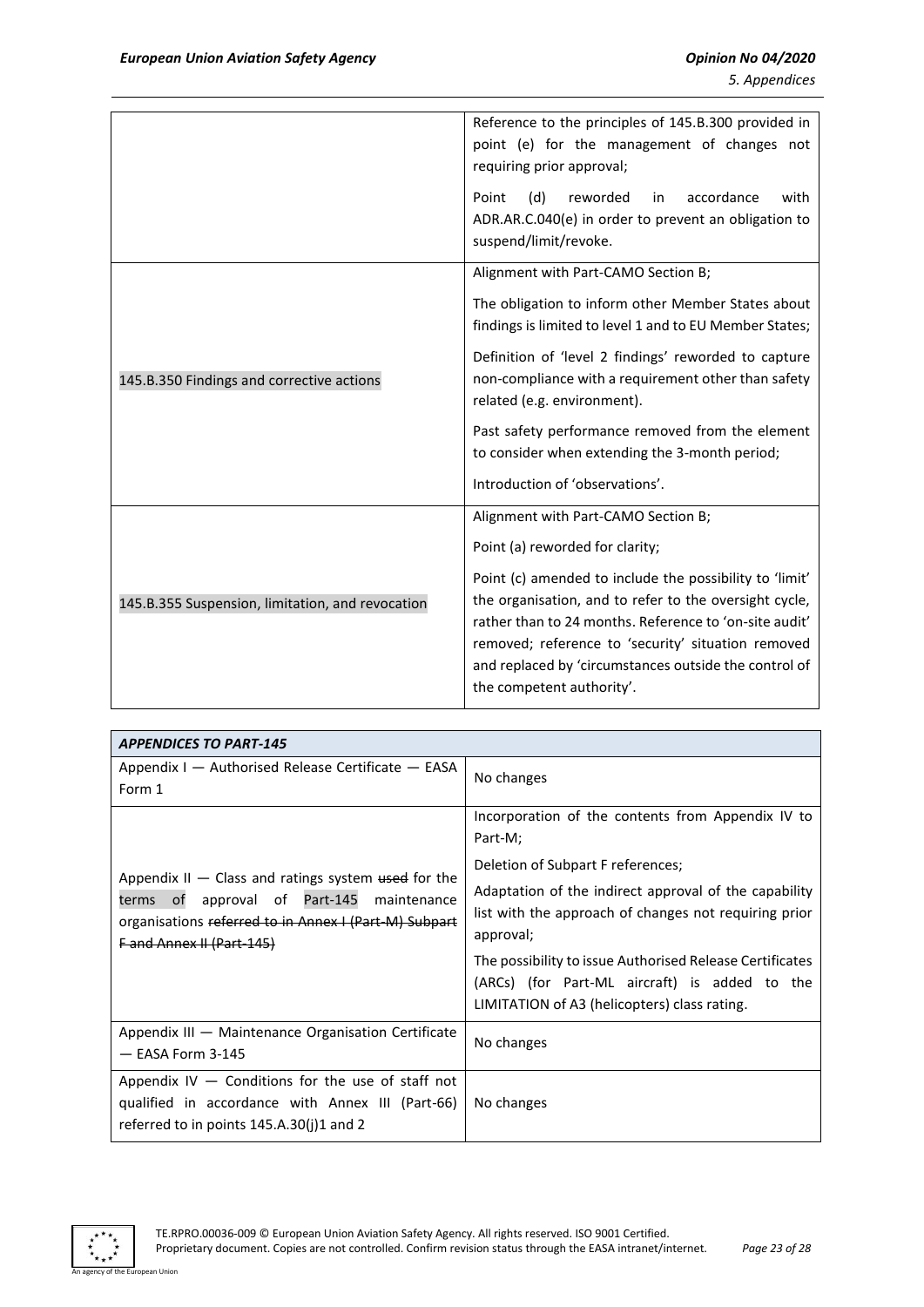# <span id="page-23-0"></span>**5.2. Appendix II — Detailed summary of the proposed amendments to Part-21**

| Part 21 reference |                                                                           | <b>Action</b>                                      |
|-------------------|---------------------------------------------------------------------------|----------------------------------------------------|
|                   |                                                                           | Change of title to harmonise it with the contents; |
| 21.1              | General Competent authority                                               | Competent authority for each subpart of Section    |
|                   |                                                                           | A and B has been defined in this point.            |
|                   |                                                                           | New point that defines the scope of Section A and  |
| 21.2              | Scope                                                                     | В.                                                 |
|                   | <b>SECTION A - TECHNICAL REQUIREMENTS</b>                                 |                                                    |
| 21.A.1            | Scope                                                                     | Minor improvement of text and reference            |
|                   |                                                                           | updated.                                           |
|                   | SUBPART A - GENERAL PROVISIONS                                            |                                                    |
| 21.A.3A           | Failures, malfunctions and defects                                        | Introduction of voluntary reporting;               |
|                   | Reporting system                                                          | production organisations<br>Requirements<br>for    |
|                   |                                                                           | transferred from points 21.A.129 and 21.A.165.     |
| 21.A.5            | Record-keeping                                                            | Replacing all record-keeping requirements spread   |
|                   |                                                                           | over in Section A.                                 |
| 21.A.9            | Access and investigations                                                 | Replacing all investigation requirements spread    |
|                   |                                                                           | over in Section A.                                 |
|                   | SUBPART B - TYPE-CERTIFICATES AND RESTRICTED TYPE-CERTIFICATES            |                                                    |
| 21.A.44           | Obligations of the holder                                                 | References updated.                                |
| 21.A.47           | Transferability                                                           | Applicability to ETSO authorisation for APU added. |
| 21.A.55           | Record-keeping                                                            | Requirement moved to point 21.A.5.                 |
|                   | SUBPART D - CHANGES TO TYPE-CERTIFICATES AND RESTRICTED TYPE-CERTIFICATES |                                                    |
| 21.A.105          | Record-keeping                                                            | Requirement moved to point 21.A.5.                 |
| 21.A.109          | Obligations and EPA marking                                               | References updated.                                |
|                   | <b>SUBPART E - SUPPLEMENTAL TYPE-CERTIFICATES</b>                         |                                                    |
| 21.A.118A         | Obligations and EPA marking                                               | References updated.                                |
|                   | SUBPART F - PRODUCTION WITHOUT PRODUCTION ORGANISATION APPROVAL           |                                                    |
| 21.A.124A         | Alternative means of compliance                                           | New point to introduce the AltMoC process.         |
| 21.A.125B         | Findings                                                                  | Classification and requirements for competent      |
|                   |                                                                           | authorities moved to Section B.                    |
| 21.A.125C         | Duration and continued validity                                           | References<br>updated, text<br>improved<br>and     |
|                   |                                                                           | harmonised with similar requirements in other      |
|                   |                                                                           | subparts.                                          |
| 21.A.126          | Production inspection system                                              | Record-keeping requirements moved to point         |
|                   |                                                                           | 21.A.5.                                            |
| 21.A.129          | Obligations of the manufacturer                                           | Reporting requirements moved to point 21.A.3A.     |
| <b>SUBPART G-</b> | PRODUCTION ORGANISATION APPROVAL                                          |                                                    |
| 21.A.134A         | Alternative means of compliance                                           | New point to introduce the AltMoC process.         |
| 21.A.139          | Quality Production management system                                      | Introduction of the safety management according    |
|                   |                                                                           | to the 12 elements defined in ICAO Annex 19.       |
| 21.A.143          | Production organisation exposition                                        | Minor improvement of text and<br>reference         |
|                   |                                                                           | updated.                                           |
| 21.A.145          | <b>Approval requirements Resources</b>                                    | Minor improvement of text and reference            |
|                   |                                                                           | updated.                                           |
| 21.A.147          | Changes to the approved production                                        | Minor improvement of text and reference            |
|                   | management system organisation                                            | updated.                                           |
| 21.A.157          | Investigations                                                            | Requirement moved to point 21.A.9.                 |



an Union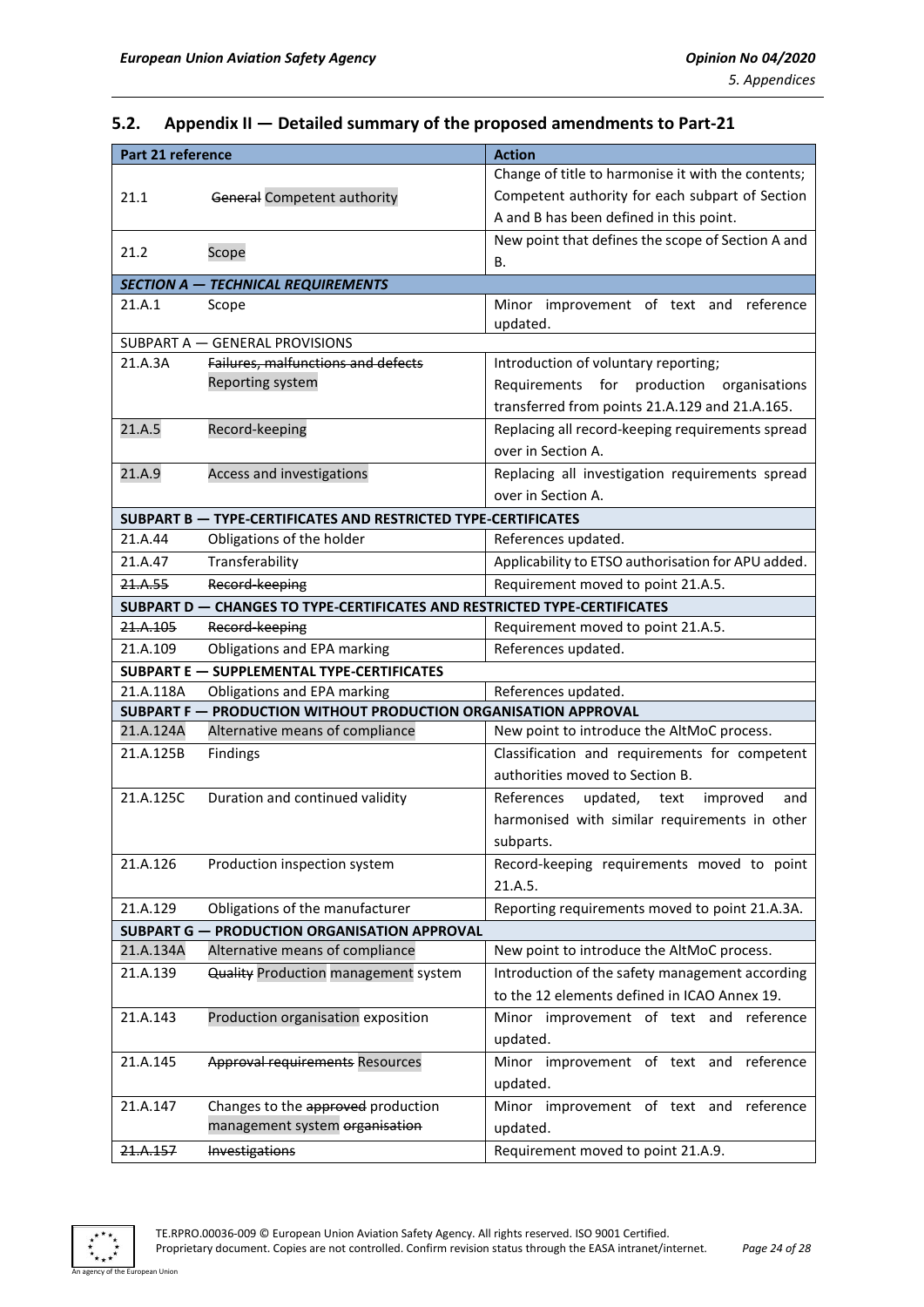*5. Appendices*

| 21.A.158                   | <b>Findings</b>                                                | Classification and requirements for competent                                          |
|----------------------------|----------------------------------------------------------------|----------------------------------------------------------------------------------------|
|                            |                                                                | authorities moved to Section B.                                                        |
| 21.A.159                   | Duration and continued validity                                | References<br>updated,<br>improved<br>text<br>and                                      |
|                            |                                                                | harmonised with similar requirements in other                                          |
|                            |                                                                | subparts.                                                                              |
| 21.A.165                   | Obligations of the holder                                      | Reporting requirements moved to point 21.A.3A.                                         |
|                            |                                                                | SUBPART H - CERTIFICATES OF AIRWORTHINESS AND RESTRICTED CERTIFICATES OF AIRWORTHINESS |
| 21.A.180                   | <b>Inspection</b>                                              | Requirement moved to point 21.A.9.                                                     |
| 21.A.181                   | Duration and continued validity                                | References<br>updated,<br>improved<br>text<br>and                                      |
|                            |                                                                | harmonised with similar requirements in other                                          |
|                            |                                                                | subparts.                                                                              |
|                            | <b>SUBPART I - NOISE CERTIFICATES</b>                          |                                                                                        |
| 21.A.210                   | Inspection                                                     | Requirement moved to point 21.A.9.                                                     |
| 21.A.211                   | Duration and continued validity                                | References<br>updated,<br>text<br>improved<br>and                                      |
|                            |                                                                | harmonised with similar requirements in other                                          |
|                            |                                                                | subparts.                                                                              |
|                            | <b>SUBPART J - DESIGN ORGANISATION APPROVAL</b>                |                                                                                        |
| 21.A.239                   | Design assurance management system                             | Introduction of the safety management according                                        |
|                            |                                                                | to the 12 elements defined in ICAO Annex 19.                                           |
| 21.A.243                   | Data-Handbook                                                  | References updated and text improved.                                                  |
| 21.A.245                   | <b>Approval requirements Resources</b>                         | Structure of the point made consistent with the                                        |
|                            |                                                                | requirement in point 21.A.145.                                                         |
|                            |                                                                | Introduction of the requirements for a chief of the                                    |
|                            |                                                                | office of the airworthiness function; a chief of the                                   |
|                            |                                                                | independent monitoring of compliance and                                               |
|                            |                                                                | adequacy function; and depending on the size of                                        |
|                            |                                                                | the organisation and on the nature and                                                 |
|                            |                                                                | complexity of its activities, any other person or                                      |
|                            |                                                                | group of persons that are needed to ensure that                                        |
|                            |                                                                | the organisation is in compliance with the                                             |
|                            |                                                                | requirements of Part 21.                                                               |
| 21.A.247                   | Changes in to the design management                            | References updated and text improved.                                                  |
|                            | assurance system                                               |                                                                                        |
| 21.A.257                   | Investigations                                                 | Requirement moved to point 21.A.9.                                                     |
| 21.A.258                   | Findings                                                       | Classification and requirements for competent                                          |
|                            |                                                                | authorities moved to Section B.                                                        |
| 21.A.259                   | Duration and continued validity                                | References updated and text improved.                                                  |
| 21.A.263                   | Privileges                                                     | References updated and text improved.                                                  |
| 21.A.265                   | Obligations of the holder                                      | References updated and text improved.                                                  |
|                            |                                                                | Points of Subpart A added.                                                             |
| <b>SUBPART M - REPAIRS</b> |                                                                |                                                                                        |
| 21.A.447                   | Record-keeping                                                 | Requirement moved to point 21.A.5.                                                     |
| 21.A.451                   | <b>Obligations and European Part Approval</b><br>(EPA) marking | References updated and text improved.                                                  |
|                            | SUBPART O - EUROPEAN TECHNICAL STANDARD ORDER AUTHORISATIONS   |                                                                                        |
|                            | ETSO Authorisation for an Auxiliary Power                      | References updated and text improved.                                                  |
| 21.A.604                   | Unit (APU)                                                     |                                                                                        |
| 21.A.609                   | Obligations of holders of ETSO                                 | References updated and text improved.                                                  |
|                            | authorisations                                                 |                                                                                        |
| 21.A.613                   | Record-keeping                                                 | Requirement moved to point 21.A.5.                                                     |

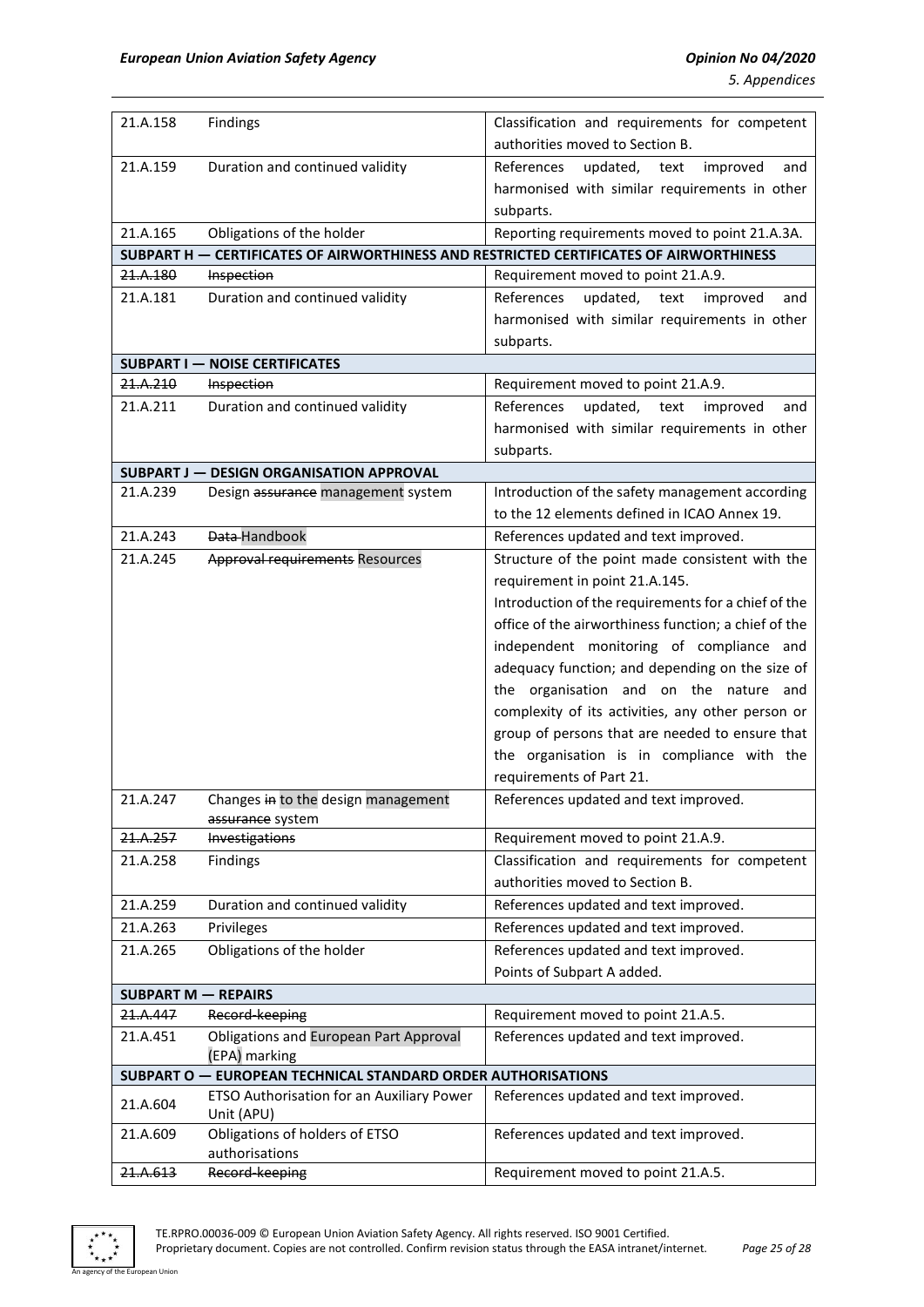| 21.A.619                  | <b>Inspection by the Agency</b> | Requirement moved to point 21.A.9.    |
|---------------------------|---------------------------------|---------------------------------------|
| 21.A.619                  | Duration and continued validity | References updated and text improved. |
| SUBPART P - PERMIT TO FLY |                                 |                                       |
| 21.A.705                  | Competent authority             | Requirement moved to point 21.1.      |
| 21.A.721                  | <b>Inspections</b>              | Requirement moved to point 21.A.9.    |
| 21.A.723                  | Duration and continued validity | References updated and text improved. |
| 21 V 750                  | Record-keeping                  | Requirement moved to point 21.A.5.    |

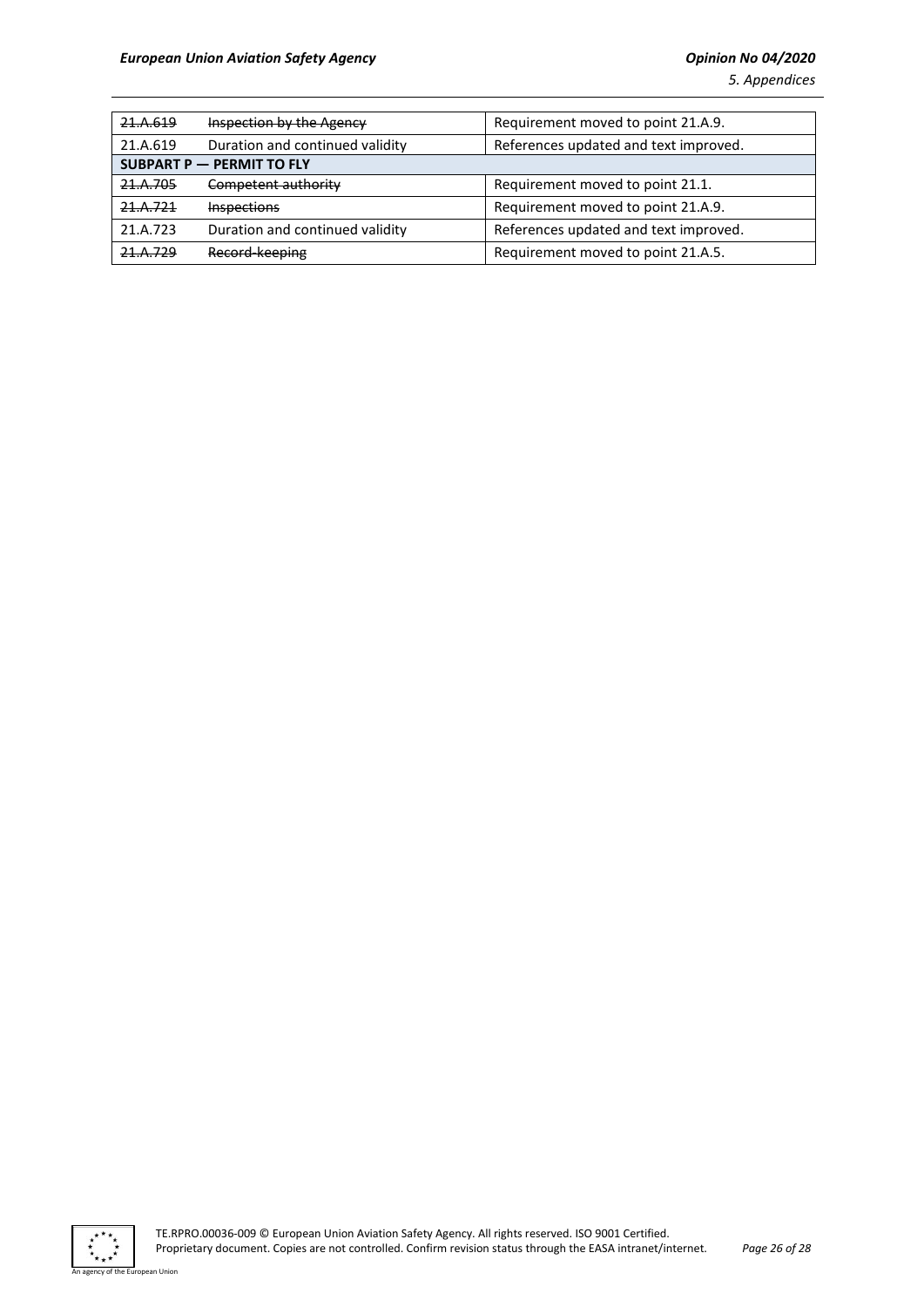| <b>SECTION B - PROCEDURES FOR COMPETENT AUTHORITIES</b>                             |                                                                 |                                                                      |  |
|-------------------------------------------------------------------------------------|-----------------------------------------------------------------|----------------------------------------------------------------------|--|
| <b>SUBPART A - GENERAL PROVISIONS</b>                                               |                                                                 |                                                                      |  |
| 21.8.5                                                                              | Scope                                                           | Content moved to 21.2.                                               |  |
| 21.B.10                                                                             | Oversight documentation                                         | New point aligned with Part-CAMO Section B.                          |  |
| 21.B.15                                                                             | Information to the Agency                                       | New point aligned with Part-CAMO Section B.                          |  |
| 21.8.20                                                                             | Obligations of the competent authority                          | Deleted to align with Part-CAMO Section B.                           |  |
| 21.B.20                                                                             | Immediate reaction to a safety problem                          | New point aligned with Part-CAMO Section B.                          |  |
| 21.8.25                                                                             | Requirements for the organisation of                            | Deleted to align with Part-CAMO Section B.                           |  |
|                                                                                     | the competent authority                                         |                                                                      |  |
| 21.B.25                                                                             | Management system                                               | New point aligned with Part-CAMO Section B.                          |  |
| 21.B.30                                                                             | Allocation of tasks to qualified entities                       | New point aligned with Part-CAMO Section B.                          |  |
| 21.8.30                                                                             | Documented procedures                                           | Deleted to align with Part-CAMO Section B.                           |  |
| 21.8.35                                                                             | Changes in organisation and procedures                          | Deleted to align with Part-CAMO Section B.                           |  |
| 21.B.35                                                                             | Changes in the management system                                | New point aligned with Part-CAMO Section B.                          |  |
| 21.8.40                                                                             | <b>Resolution of disputes</b>                                   | Deleted                                                              |  |
| 21.8.45                                                                             | Reporting/coordination                                          | Deleted to align with Part-CAMO Section B.                           |  |
| 21.B.55                                                                             | Record-keeping                                                  | Text aligned with Part-CAMO Section B.                               |  |
| 21.B.65                                                                             | Suspension, limitation and revocation                           | New point aligned with Part-CAMO Section B.                          |  |
|                                                                                     | SUBPART F - PRODUCTION WITHOUT PRODUCTION ORGANISATION APPROVAL |                                                                      |  |
| 21.B.115                                                                            | Alternative means of compliance                                 | New point aligned with Part-CAMO Section B.                          |  |
| 24.8.120                                                                            | Investigation                                                   | Deleted to align with Part-CAMO Section B.                           |  |
| 21.B.120                                                                            | Initial certification procedure                                 | New point aligned with Part-CAMO Section B.                          |  |
| 21.B.125                                                                            | Findings and corrective actions                                 | Updated to include classification and requirements                   |  |
|                                                                                     |                                                                 | for competent authorities previously contained in                    |  |
|                                                                                     |                                                                 | Section A.                                                           |  |
| 21.8.130                                                                            | Issue of letter of agreement                                    | Included in 21.B.120, to be consistent with Part-                    |  |
|                                                                                     |                                                                 | CAMO Section B.                                                      |  |
| 21.8.145                                                                            | Limitation, suspension and revocation of                        | Requirement moved to 21.B.65.                                        |  |
|                                                                                     | a letter of agreement                                           |                                                                      |  |
| 21.8.150                                                                            | Record-keeping                                                  | Requirement moved to 21.B.55.                                        |  |
|                                                                                     | <b>SUBPART G - PRODUCTION ORGANISATION APPROVAL</b>             |                                                                      |  |
| 21.B.215<br>21.B.220                                                                | Alternative means of compliance                                 | New point aligned with Part-CAMO Section B.                          |  |
|                                                                                     | Investigation                                                   | Deleted to align with Part-CAMO Section B.                           |  |
| 21.B.220                                                                            | Initial certification procedure                                 | New point aligned with Part-CAMO Section B.                          |  |
| 21.B.221                                                                            | Oversight principles                                            | New point aligned with Part-CAMO Section B.                          |  |
| 21.B.222                                                                            | Oversight programme                                             | New point aligned with Part-CAMO Section B.                          |  |
| 21.B.225                                                                            | Findings and corrective actions                                 | Updated to include classification and requirements                   |  |
|                                                                                     |                                                                 | for competent authorities previously contained in                    |  |
|                                                                                     |                                                                 | Section A.                                                           |  |
| 21.B.230                                                                            | Issue of letter of agreement                                    | Included in 21.B.220, to be consistent with Part-<br>CAMO Section B. |  |
|                                                                                     |                                                                 |                                                                      |  |
| 21.B.235                                                                            | Continued surveillance                                          | Deleted to align with Part-CAMO Section B.                           |  |
| 21.8.240                                                                            | Amendment of a production<br>organisation approval              | Deleted to align with Part-CAMO Section B.                           |  |
| 21.B.240                                                                            | Changes to a production organisation                            | New point aligned with Part-CAMO Section B.                          |  |
|                                                                                     | approval                                                        |                                                                      |  |
| 21.B.245                                                                            | Suspension and revocation of a                                  | Requirement moved to 21.B.65.                                        |  |
|                                                                                     | production organisation approval                                |                                                                      |  |
| 21.8.260                                                                            | Record-keeping                                                  | Requirement moved to 21.B.55.                                        |  |
| SUBPART H - AIRWORTHINESS CERTIFICATES AND RESTRICTED CERTIFICATES OF AIRWORTHINESS |                                                                 |                                                                      |  |